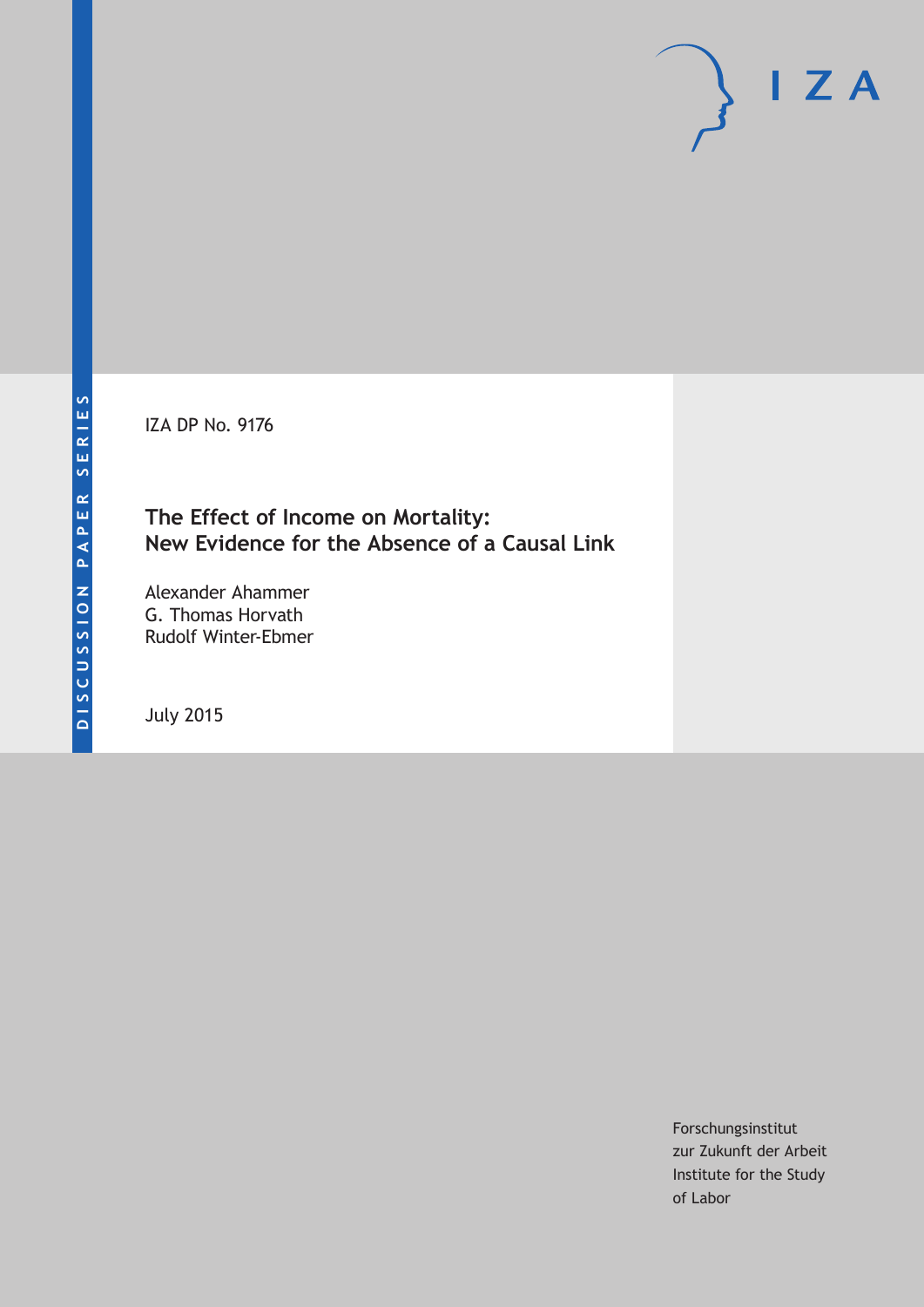# **The Effect of Income on Mortality: New Evidence for the Absence of a Causal Link**

#### **Alexander Ahammer**

*University of Linz*

#### **G. Thomas Horvath**

*Austrian Institute of Economic Research (WIFO)*

#### **Rudolf Winter-Ebmer**

*University of Linz, IHS Vienna and IZA*

Discussion Paper No. 9176 July 2015

IZA

P.O. Box 7240 53072 Bonn **Germany** 

Phone: +49-228-3894-0 Fax: +49-228-3894-180 E-mail: iza@iza.org

Any opinions expressed here are those of the author(s) and not those of IZA. Research published in this series may include views on policy, but the institute itself takes no institutional policy positions. The IZA research network is committed to the IZA Guiding Principles of Research Integrity.

The Institute for the Study of Labor (IZA) in Bonn is a local and virtual international research center and a place of communication between science, politics and business. IZA is an independent nonprofit organization supported by Deutsche Post Foundation. The center is associated with the University of Bonn and offers a stimulating research environment through its international network, workshops and conferences, data service, project support, research visits and doctoral program. IZA engages in (i) original and internationally competitive research in all fields of labor economics, (ii) development of policy concepts, and (iii) dissemination of research results and concepts to the interested public.

<span id="page-1-0"></span>IZA Discussion Papers often represent preliminary work and are circulated to encourage discussion. Citation of such a paper should account for its provisional character. A revised version may be available directly from the author.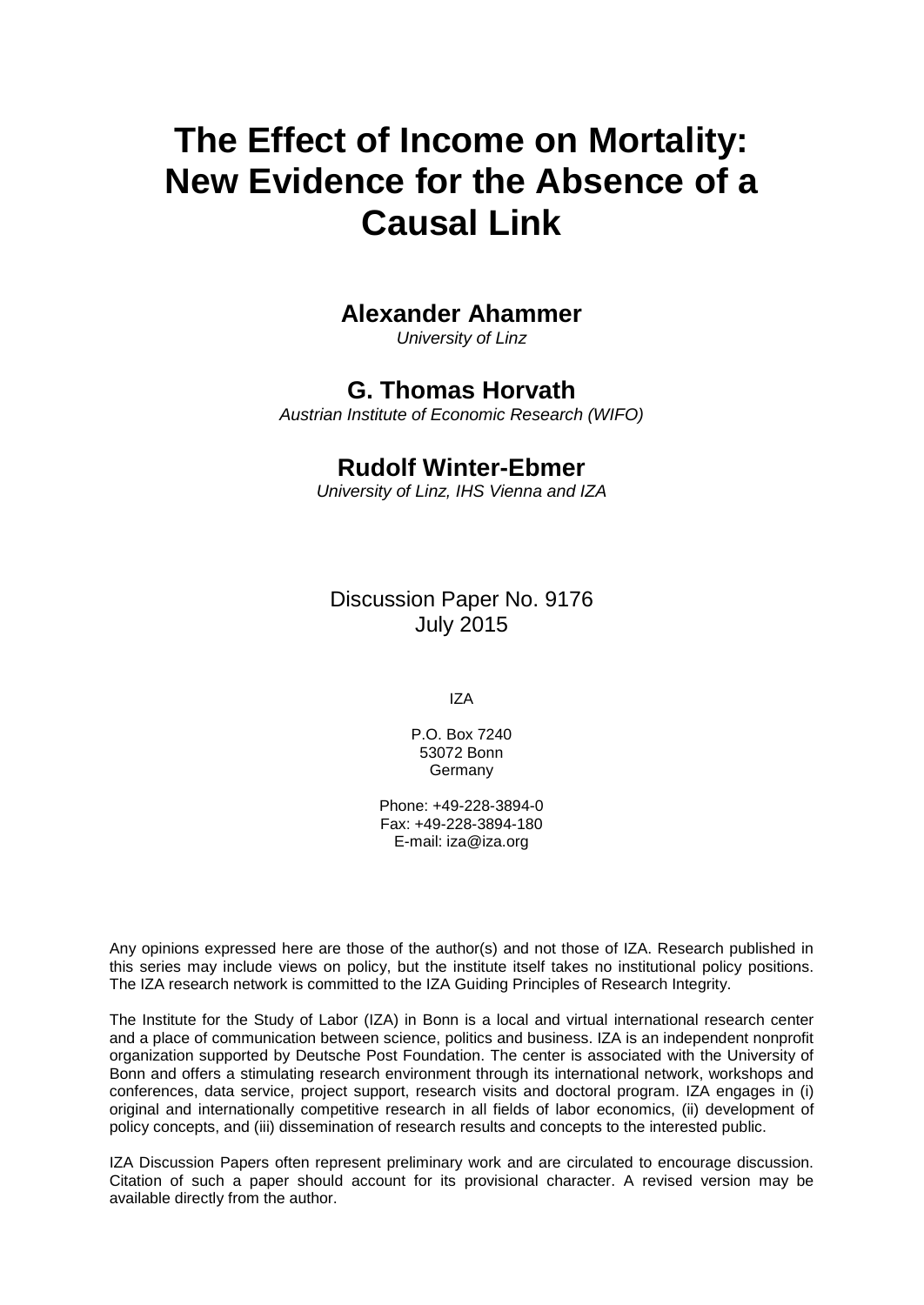IZA Discussion Paper No. 9176 July 2015

### **ABSTRACT**

### **The Effect of Income on Mortality: New Evidence for the Absence of a Causal Link[\\*](#page-1-0)**

We analyze the effect of income on mortality in Austria using administrative social security data. To tackle potential endogeneity concerns arising in this context, we estimate timeinvariant firm-specific wage components and use them as instruments for actual wages. While we do find quantitatively small yet statistically significant effects in our naïve least squares estimations, IV regressions reveal a robust zero-effect of income on ten-year death rates for prime-age workers, both in terms of coefficient magnitude and statistical significance. These results are robust to a number of different sample specifications and both linear and non-linear estimation methods.

JEL Classification: J14, J31, I10

Keywords: income, mortality, wage decomposition

Corresponding author:

Rudolf Winter-Ebmer Department of Economics Johannes Kepler University of Linz Altenbergerstr, 69 4040 Linz Austria E-mail: [rudolf.winterebmer@jku.at](mailto:rudolf.winterebmer@jku.at)

We thank René Böheim, Ana Rute Cardoso, Wolfgang Frimmel, Martin Halla, Jörg Heining, Øystein Kravdal,Bernhard Schmidpeter, Tom Schober and seminar participants in Linz and at the WUWAETRIX<sup>3</sup> in Vienna for valuable comments, as well as Franz Eder and Mario Schnalzenberger for help with the data. We gratefully acknowledge financial support from the Christian Doppler Laboratory on Aging, Health, and the Labor Market.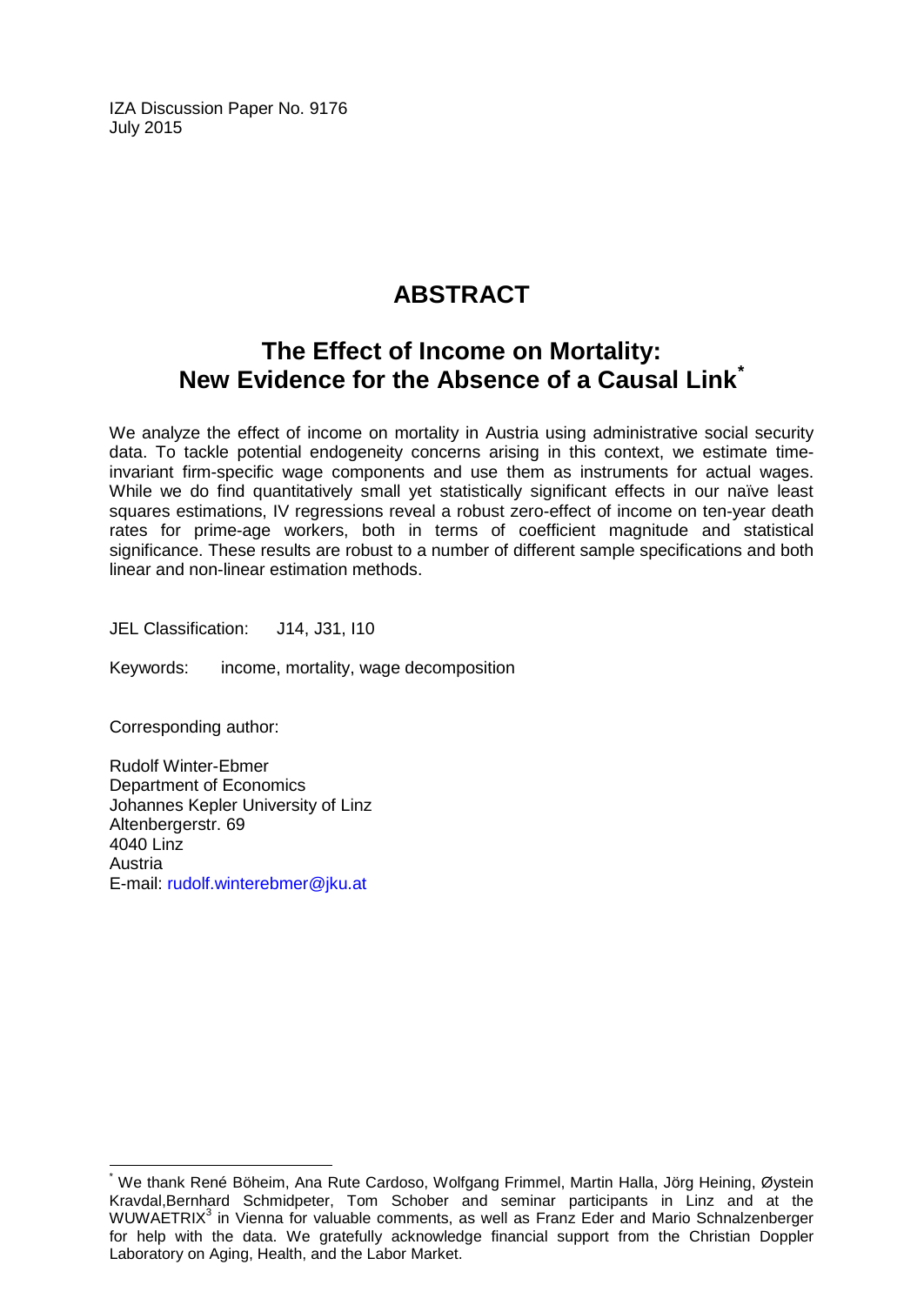#### <span id="page-3-0"></span>1 Introduction

The positive correlation between income and health or longevity is a well-documented empiri-cal fact.<sup>[1](#page--1-0)</sup> Whether this correlation also reflects a causal relationship is indeed another question: both reverse causality and unobserved confounding variables may pose problems in empirical analyses. The former arises when bad health affects the choice of occupation, reduces work effort or labor force participation, and thus results in lower wages [\(Currie and Madrian,](#page-16-0) [1999\)](#page-16-0). Omitted variable bias, on the other hand, may be caused by unobservable factors such as genetics, parental income, social background or heterogeneity in individual time discount factors that influence both income and health [\(Frijters](#page-16-1) *et al.*, [2005\)](#page-16-1).

In this paper, we study the causal effect of labor income on mortality using Austrian social security data which allows matching of workers and firms. In order to tackle potential endogeneity concerns, we use firm-specific wage components as instruments for current labor income of workers employed in these firms.<sup>[2](#page--1-0)</sup> Firm rents are estimated from a wage decomposition proposed by [Abowd](#page-15-0) *et al.* [\(1999\)](#page-15-0), where annual labor income is decomposed into time-varying productivity components as well as time-invariant worker fixed-effects and firm fixed-effects. Similar decompositions have recently been used to explain the German wage structure [\(Card](#page-16-2) *[et al.](#page-16-2)*, [2013b\)](#page-16-2) or rent-sharing and hold-up problems in Italy [\(Card](#page-16-3) *et al.*, [2014\)](#page-16-3). We take particular care to test whether the necessary exogenous mobility conditions are met in our data.

In general terms, the Grossman model of health production [\(Grossman,](#page-16-4) [1972a,](#page-16-4)[b\)](#page-16-5) predicts that higher wage rates lead to increasing investments into health-related goods. Pathways how higher income might trigger better health and thus lower mortality include, for instance, access to the health care system [\(Schoen](#page-17-0) *et al.*, [2010\)](#page-17-0), better knowledge about treatments [\(Kenkel,](#page-16-6) [1991\)](#page-16-6) and, in particular, stronger adherence to therapies [\(Goldman and Smith,](#page-16-7) [2002\)](#page-16-7), less involvement in risky behaviors [\(Adler](#page-15-1) *et al.*, [1994\)](#page-15-1) or status-related stress, as has been shown in the Whitehall studies [\(Marmot,](#page-17-1) [2002\)](#page-17-1). On the other hand, when higher income comes at the expense of increased work-pace or psychological stress, it could also lead to *higher* mortality [\(Adler](#page-15-1) *et al.*, [1994;](#page-15-1) [Kivimäki](#page-16-8) *et al.*, [2002\)](#page-16-8). Moreover, alcohol and illegal drug consumption have been shown to be pro-cyclical with respect to income streams as well [\(Dobkin and Puller,](#page-16-9) [2007\)](#page-16-9).

Other empirical studies striving to investigate causality in the relationship between income and mortality include, for example, [Lindahl](#page-17-2) [\(2005\)](#page-17-2) who uses lottery prizes as an instrument for labor income among Swedish lottery players, or [Schnalzenberger](#page-17-3) [\(2011\)](#page-17-3) who analyzes income shifts stemming from disability pension reforms in Austria. Both papers do not find a significant effect of income on mortality. Based on quasi-experimental evidence from the U.S. social security notch, [Snyder and Evans](#page-17-4) [\(2006\)](#page-17-4) even report an inverse effect as higher income leads to higher mortality in their empirical framework – a finding which is confirmed by [Evans and](#page-16-10)

<sup>&</sup>lt;sup>1</sup>[Some of the more prominent papers examining the correlation between income and mortality include](#page-16-10) [Kita](#page-16-11)[gawa and Hauser](#page-16-11) [\(1973\)](#page-16-11), [Duleep](#page-16-12) [\(1986\)](#page-16-12), or [Deaton and Paxson](#page-16-10) [\(1998\)](#page-16-13).

<sup>&</sup>lt;sup>2</sup>See [Shea](#page-17-5) [\(2000\)](#page-17-5) or [Pischke](#page-17-6) [\(2011\) for earlier applications of such an idea.](#page-16-10)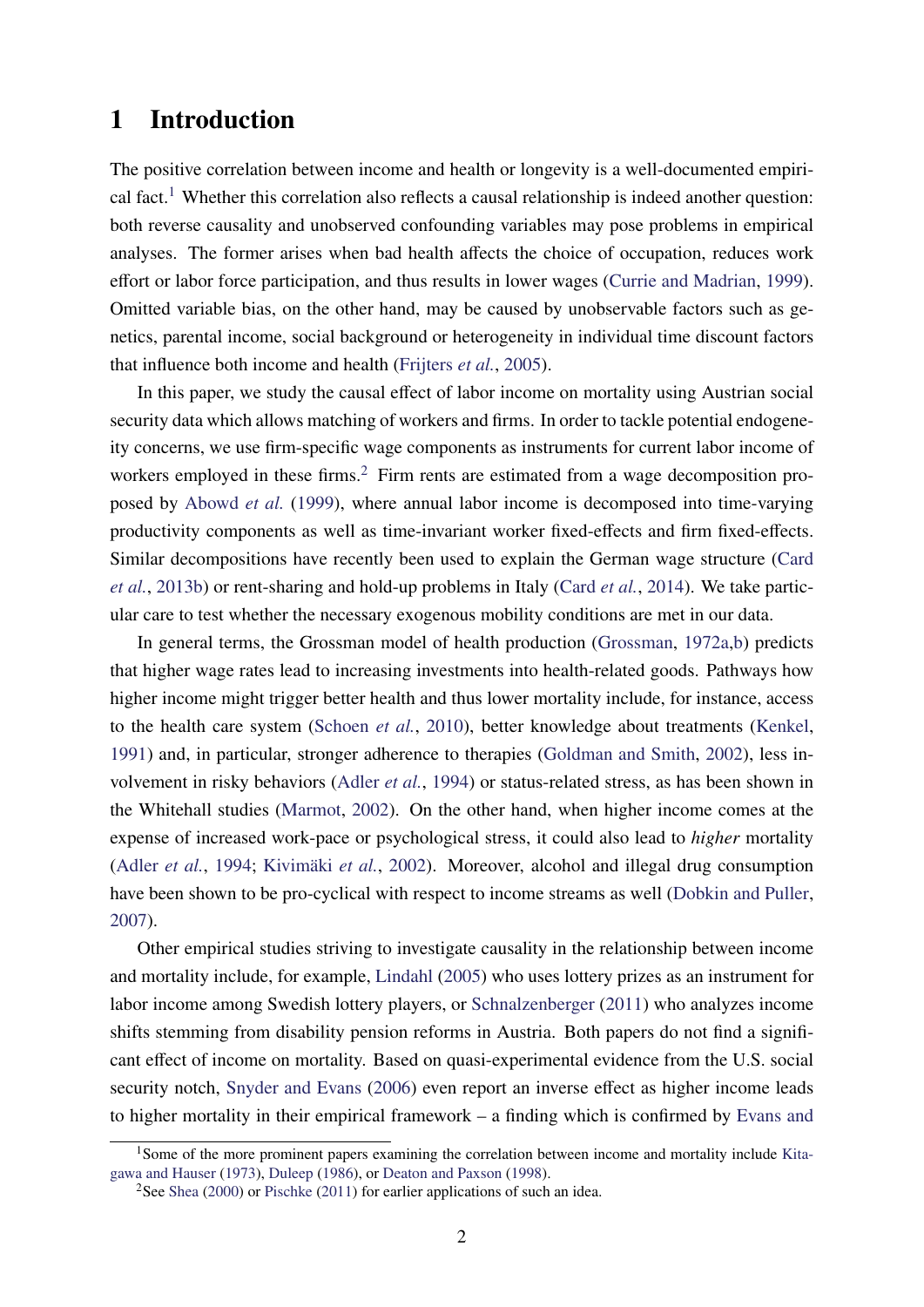#### [Moore](#page-16-10) [\(2011\)](#page-16-10).

Studying the income-health gradient in Austria is particularly interesting because of universal health care access: Almost all Austrians are insured and have access to the same medical system, which is generally free of charge and involves only very minor co-payments. Incomehealth gradients, therefore, cannot stem from differential access to health care, but rather from one of the other reasons discussed above. Another contribution of our paper is the use of a novel instrumentation strategy – to our knowledge, we are the first to use estimated firm fixedeffects as instruments for actual wages. As these firm rents are shifting all sampled individuals' wages by a varying extent, we can interpret our results as a weighted average treatment effect rather than a local average treatment effect as is typically asserted in the instrumental variables literature.

#### 2 Data

We use matched employer-employee data from the Austrian Social Security Database  $(ASSD)<sup>3</sup>$  $(ASSD)<sup>3</sup>$  $(ASSD)<sup>3</sup>$ linked with administrative tax files and death register records. The ASSD contains detailed information on all private sector workers covered by the Austrian social security system, comprising – among others – demographics, occupational details, and employment histories. Since these administrative data are used to calculate income taxes and social security benefits, employment and earnings are measured very precisely. For our analysis we draw a cross-section of all workers above age [4](#page--1-0)0 employed on April 1, 2002.<sup>4</sup> After dropping observations with missing values on income, we are left with a sample of 661,801 men and 514,518 women.

Detailed summary statistics are provided in Table [2.](#page-24-0) Our outcome is a binary variable equal to unity if the person died within 10 years after the date of the cross-section (i.e., until April 1, 2012). The main explanatory variable is log annual gross income received in 2002 according to tax files. As an indicator for general health, we use total days of *extended* sickness leave between 1990 and 2002 (we only observe sickness leaves that last at least six weeks unless they are caused by work accidents or occupational diseases). In our regressions we additionally control for firm size, tenure, experience, unemployment spells occurring between 1990–2002, the number of different jobs, and full sets of occupational class, education, industry sector, age, and country-of-birth dummies. Moreover, we use total sickness days following work accidents and occupational diseases, both of the individual herself and of her co-workers, as measures of workplace security. In order to ensure an adequate sample size, we mean-impute missing values on firm size and experience. Individuals with missing occupational class, education,

<sup>3</sup>A detailed description of the data can be found in [Zweimüller](#page-17-7) *et al.* [\(2009\)](#page-17-7).

<sup>4</sup>The reason why we focus on workers above age 40 is that (1) death rates are even more right-skewed for younger than for older workers, and (2) looking only at older workers may result in non-random sample attrition due to sick workers going into invalidity pension. Note, however, that our main conclusions are not affected by choosing different age thresholds; results for workers above age 30 and workers above age 50 are available upon request.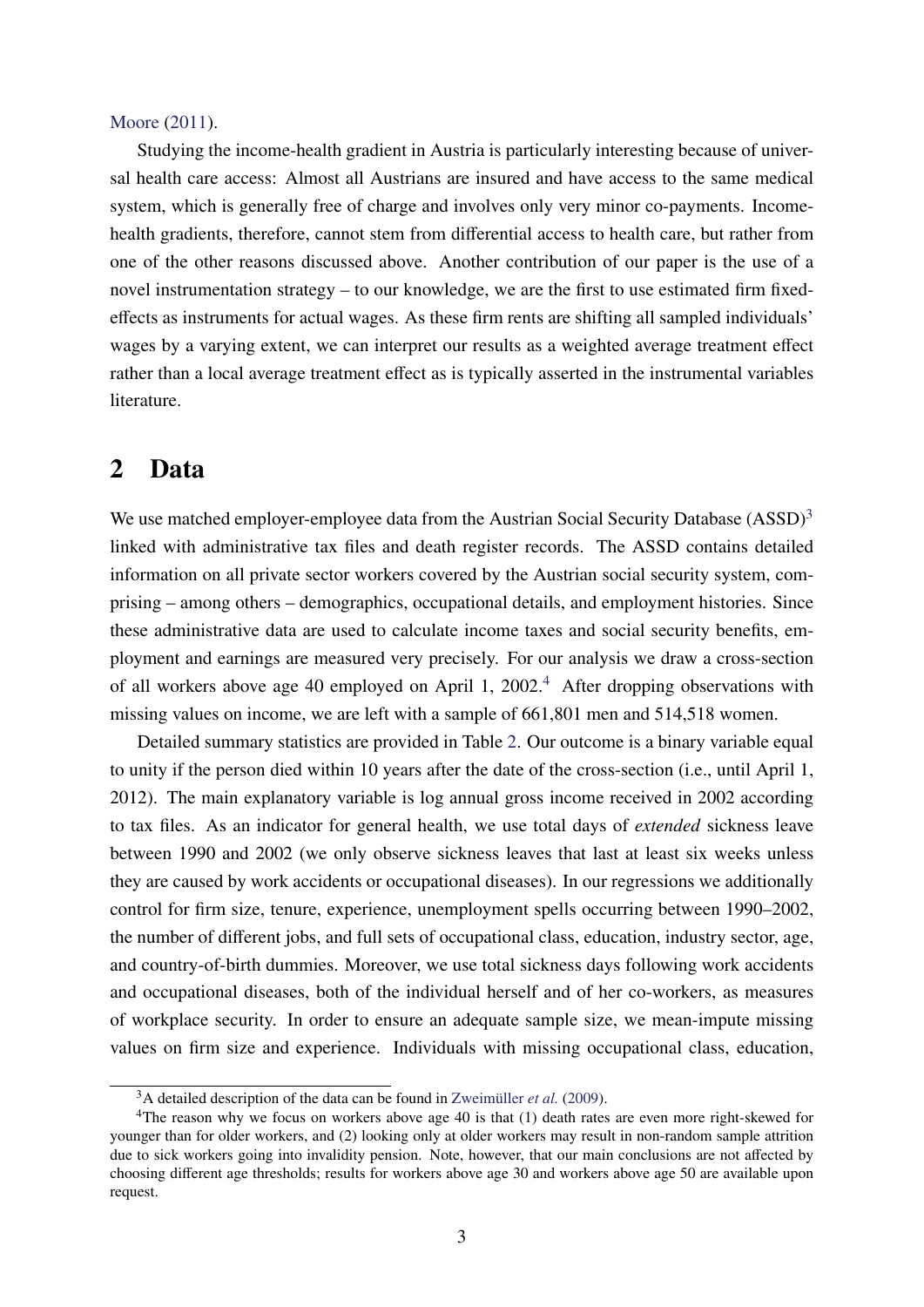industry sector, or country-of-birth are flagged and controlled for using binary indicators in our regressions.[5](#page--1-0)

In Figure [1](#page-18-0) we illustrate the relationship between income and mortality in our raw data graphically. Men's ten-year death probabilities decrease monotonically at a slightly diminishing rate over the whole income distribution. In the bottom decile, death rates are more than twice as high as in the top decile. For women, the data also suggest a negative relationship between income and mortality, although death rates vary much less across the income distribution. Women in the tenth decile show slightly higher mortality rates compared to those in the ninth – this pattern, however, disappears once we control for age and health.

#### <span id="page-5-0"></span>3 Methods

Consider the empirical model

$$
P[dead_i] = \alpha + \beta w_i + \Gamma' \mathbf{x}_i + \varepsilon_i, \qquad i = 1, ..., N; \qquad (1)
$$

where the binary outcome  $dead_i = 1$ {*i* died until 2012} is explained by a constant  $\alpha$ , the natural logarithm of annual gross income  $w_i$  in 2002, a vector  $x_i$  of additional covariates including person and firm characteristics as well as health and workplace security proxies, and an error term <sup>ε</sup>*<sup>i</sup>* . Because both omitted variable bias as well as reverse causality could result in income being correlated with the error term  $\varepsilon_i$ , we employ an instrumental variables approach where time-invariant firm-specific wage components ("firm rents") are used as instruments for wages (see Section [3.1](#page-7-0) for details). Hence, our first-stage equation reads

$$
w_i = \gamma + \delta \Lambda_j + \mathbf{\Pi}' \mathbf{x}_i + \xi_i, \qquad i = 1, \dots, N; \quad j \in 1, \dots, J; \tag{2}
$$

where  $\gamma$  is again a constant,  $\Lambda_j$  is the firm fixed-effect of *i*'s dominant firm *j* in 2002,<sup>[6](#page--1-0)</sup> and  $\xi_i$  is an *i.i.d.* error term with mean zero and constant variance.

The intuition behind our approach is clear; individuals being exogenously matched to "better" firms (i.e., firms that pay higher rents) will receive higher wages and vice versa. This relationship is graphically depicted in Figure [7,](#page-22-0) where each point represents the predicted log total income in a given decile of the firm fixed-effect distribution when age and education are held constant. While incomes increase relatively strongly between the first and second firm fixed-effect decile, we observe an almost linear relationship afterwards. In the highest decile,

<sup>5</sup>We decided to keep 324,887 observations that have missing values on either education or occupational class in the sample and control for them using missing indicator dummies. Note that correlations between those dummies and both our main explanatory variable (income) and our outcome (death indicator) are close to zero anyways: Corr[1*{education* missing},1*{dead}*] = 0.0302, Corr[1*{class* missing},1*{dead}*] = 0.0171, Corr[1{*education* missing},*income*] <sup>=</sup> <sup>0</sup>.0509, Corr[1{*class* missing},*income*] <sup>=</sup> <sup>−</sup>0.0637.

<sup>6</sup>We define a dominant firm as the firm where *i* received her highest (annual) income in 2002. Of course, *j* is not a unique subscript to each individual.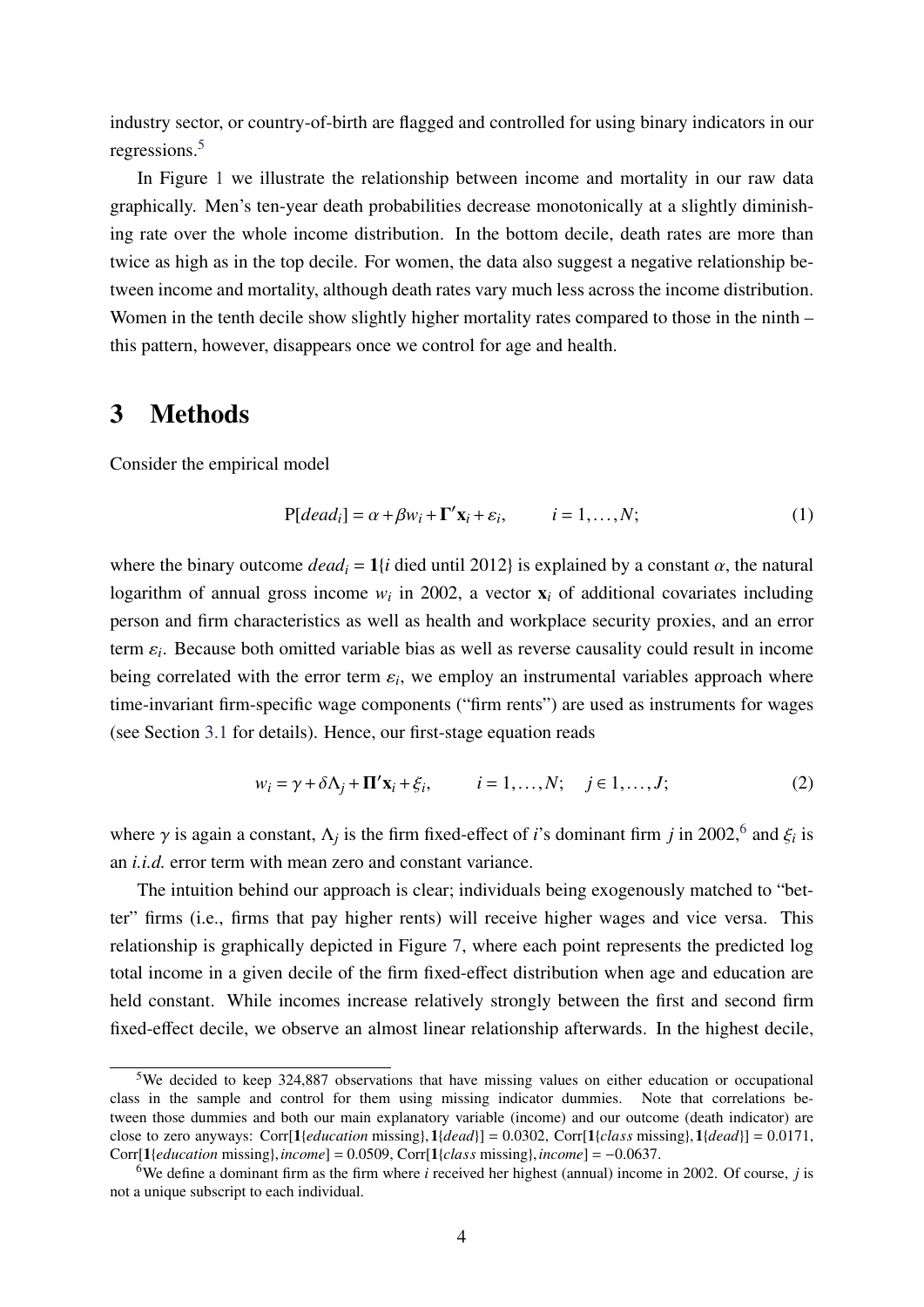men (women) are estimated to earn about  $\in$  17,717 ( $\in$  11,709) more per year than in the bottom decile.

Credibility of our instrument requires conditional independence of  $\Lambda_j$  with respect to  $\varepsilon_i$ . In particular, we assume that firm rents affect mortality only indirectly through their effect on earnings. Under endogenous job mobility, however, this assumption may be violated in case there are unobserved variables determining both the job matching procedure as well as individuals' mortality risk. Another violation of the conditional independence assumption would be if "good" firms were either characterized by better workplace security and healthier conditions in general, or paid compensating wage differentials for risky jobs. Holding mean days of sickness leaves following work accidents and occupational diseases of co-workers fixed, however, we can control for prevailing heterogeneities in general health across firms. Since our tests in Section [3.2](#page-9-0) additionally provide strong evidence against endogeneity of job mobility in our sample, we believe that the conditional independence assumption is likely to hold, thereby entailing validity of our instrument.

We estimate the set of structural parameters  $(\alpha, \beta, \Gamma)$  by two-stage least squares (2SLS) separately for men and women. Under weak regularity conditions outlined in [Angrist and Imbens](#page-15-2) [\(1995\)](#page-15-2), our coefficient of interest  $\hat{\beta}$  can be interpreted as a weighted average of unit causal responses due to a 100 percent increase in income, where weights are determined by how compliers are distributed over the support of  $w_i$ . As already outlined in Section [1,](#page-3-0) the sign and magnitude of  $\hat{\beta}$  are *a priori* undetermined.

In order to check robustness of our linear model specification, we additionally employ a two-step control function probit estimator proposed by [Heckman](#page-16-14) [\(1978\)](#page-16-14).<sup>[7](#page--1-0)</sup> Consider the latent variable model

$$
dead_i^* = \beta_p w_i + \Gamma_p \mathbf{x}_i + v_i \tag{3}
$$

$$
w_i = \delta_p \Lambda_j + \Pi_p \mathbf{x}_i + u_i \tag{4}
$$

$$
dead_i = 1\{dead_i^* \ge 0\}, \qquad i = 1, ..., N; \quad j \in 1, ..., J; \qquad (5)
$$

where  $\Lambda_j$  is again the firm fixed-effect,  $\mathbf{x}_i$  is a vector of exogenous covariates, and  $(u_i, v_i) \sim$ Normal $(0, \sigma)$ . We further assume  $(u_i, v_i)$  to be independent of  $(w_i, \mathbf{x}_i)$ .

First we run an OLS regression of  $w_i$  on  $\Lambda_j$  and  $x_i$  to obtain residuals  $\hat{u}_i$ . In the second step, we run a probit of *dead<sub>i</sub>* on  $w_i$ ,  $x_i$ , and  $\hat{u}_i$ , which allows us to consistently estimate population parameters scaled by the factor  $1/\sqrt{1-\text{Corr}[u_i, v_i]^2}$ . Let  $\hat{\theta}_i$  be the second-stage probit coefficient corresponding to the residual  $\hat{u}_i$ , then dividing each parameter by the scalar

<span id="page-6-0"></span>
$$
\kappa_i = \sqrt{\hat{\theta}_i^2 \hat{u}_i^2 + 1} \tag{6}
$$

<sup>&</sup>lt;sup>7</sup>For a detailed discussion on advantages and disadvantages of 2SLS and control function estimators for models with dichotomous outcome variables and continuous endogenous regressors, see, e.g., [Lewbel](#page-17-8) *et al.* [\(2012\)](#page-17-8).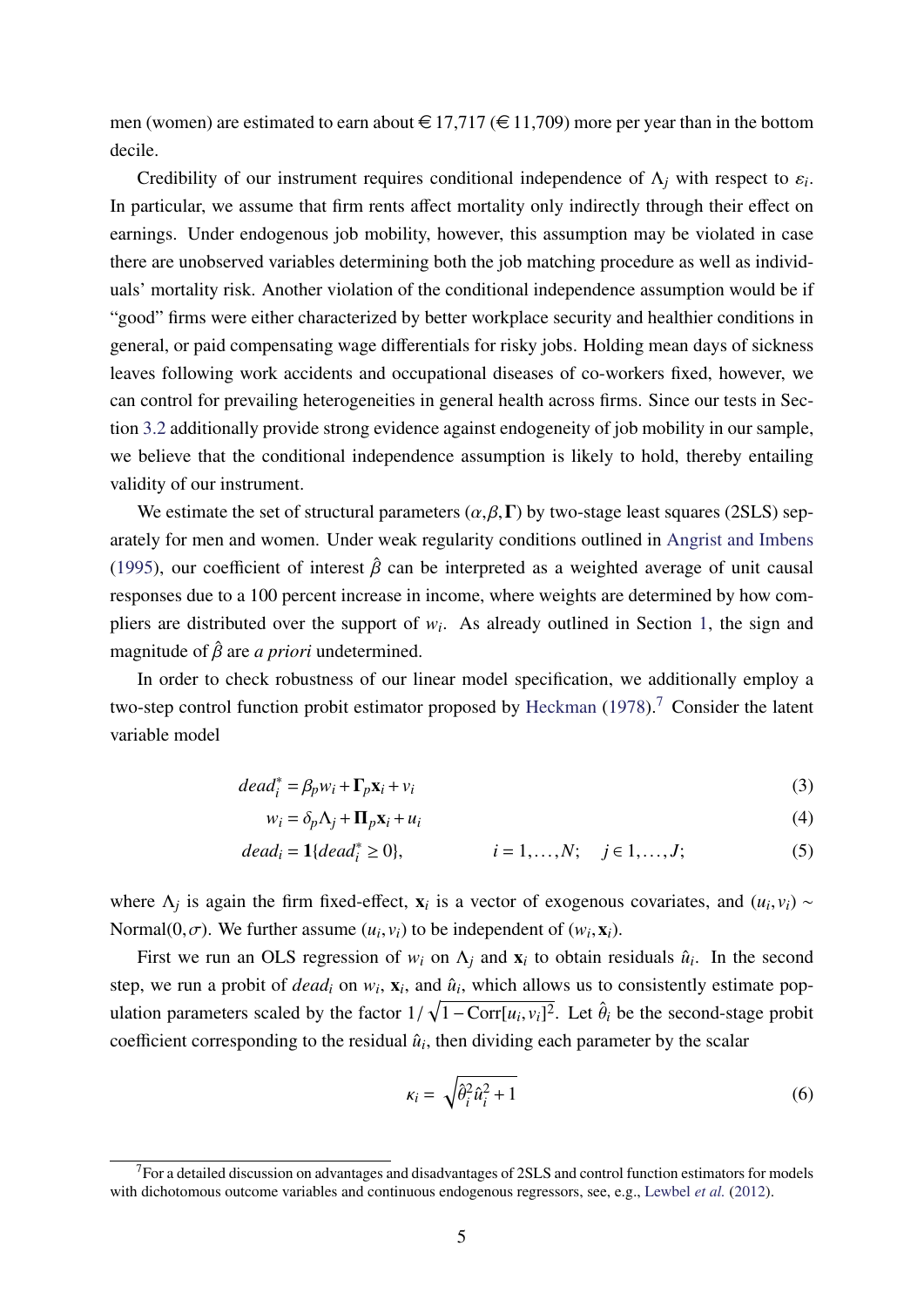before calculating marginal effects gives us average partial effects for the true population effects [\(Wooldridge,](#page-17-9) [2002\)](#page-17-9). Note that consistently estimating the control function probit requires the first-stage equation [\(4\)](#page-6-0) to be correctly specified, in particular  $u_i$  has to be homoskedastic.

#### <span id="page-7-0"></span>3.1 Deriving the Instrumental Variable

As outlined above, we use firm-fixed wage components as instrumental variables for actual wages paid by a firm. Estimation of these firm fixed-effects is based on a decomposition method proposed by [Abowd](#page-15-0) *et al.* [\(1999,](#page-15-0) AKM henceforth) which, given a multilevel panel structure of the underlying data, allows wages to be decomposed into observable time-varying productivity characteristics as well as time-invariant worker-fixed and firm-fixed components. The latter can be interpreted as firm *rents* – or in more technical terms, as average deviations in wages paid by firms to their employees, irrespective of the employees' individual productivity levels (these rents could reflect, for instance, efficiency wages or strategic wage posting behavior of firms).<sup>[8](#page--1-0)</sup> Under the exogenous mobility assumption, which we discuss in detail below, firm fixed-effects serve as proper instrumental variables satisfying the conditional independence assumption.

Formally, consider the two-way additive fixed-effects model

<span id="page-7-1"></span>
$$
w_{it} = \beta \mathbf{x}'_{it} + \theta_i + \psi_j + r_{it},\tag{7}
$$

where  $w_{it}$  is the natural logarithm of annual wages of individual  $i = 1, ..., N$  at time  $t = 1, ..., T_i$ ,  $x_{it}$  is a vector of time-varying worker-specific productivity characteristics (including a quadratic in tenure and experience),<sup>[9](#page--1-0)</sup>  $\theta_i$  is the individual worker fixed-effect,  $\psi_j$  is the firm fixed-effect of *i*'s dominant firm  $j \in 1, ..., J$  in year *t*, and  $r_{it}$  is an *i.i.d.* error term with  $E[r_{it}|\mathbf{x}_{it}, \theta_i, \psi_j, t] = 0$  and  $Var[r_{it}] < \infty$ .

Following Card *[et al.](#page-16-2)* [\(2013b\)](#page-16-2), we assume the residual  $r_{it}$  to be a linear combination of a random match component  $\eta_{ijt}$ , a unit root component  $m_{it}$ , and a stochastic mean-zero error  $v_{it}$ . That is,

$$
r_{it} = \eta_{ijt} + m_{it} + \upsilon_{it},\tag{8}
$$

where we additionally impose  $E[\eta_{ijt}] = 0$ , meaning that wage premia arising from a "good" match between workers and firms are idiosyncratic.

Identification of the AKM model requires that workers' mobility between firms is exogenous conditional on our observables  $\mathbf{x}_{it}$ , the worker fixed-effect  $\theta_i$ , and the firm fixed-effect  $\psi_j$ . We therefore assume that sorting of "good" workers to "good" firms is not driven by any factors other than those accounted for in [\(7\)](#page-7-1). This assumption would be violated if, e.g., workers selected themselves into jobs based on the match-specific error component  $\eta_{ijt}$ . A positive correlation between worker and firm fixed-effects, on the other hand, does not violate the ex-

<sup>&</sup>lt;sup>8</sup>The person fixed-effect, on the other hand, can be interpreted as an indicator of workers' individual unobserved time-invariant productivity, in particular ability or diligence.

<sup>&</sup>lt;sup>9</sup>Additionally, we control for a full set of time dummies.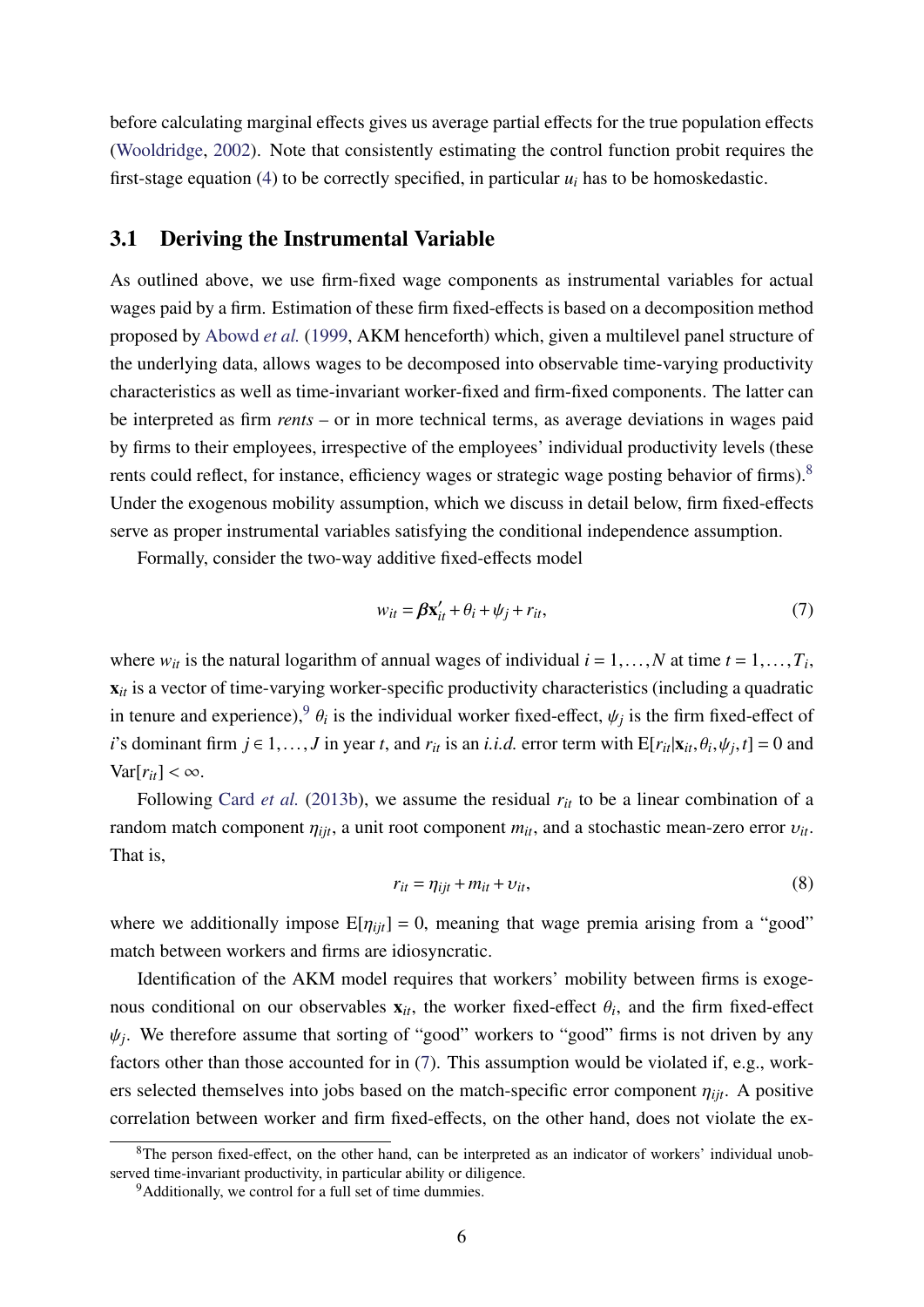ogeneity assumption *per se*, as long as the error term *rit* in [\(7\)](#page-7-1) fulfills the *i.i.d.* condition. In Section [3.2](#page-9-0) we provide various tests of this assumption.

In order to recover an estimate for  $\psi_j$ , we construct a panel of all Austrian full-time workers who were employed at some point of time between 2002 and 2012. This gives us a sample of 4,623,881 workers in 374,062 distinct firms over 11 periods, which amounts to a total of 31,223,561 observations.[10](#page--1-0)

Writing [\(7\)](#page-7-1) in matrix notation, we have

<span id="page-8-0"></span>
$$
\mathbf{w} = \boldsymbol{\beta} \mathbf{X} + \boldsymbol{\theta} \mathbf{D} + \boldsymbol{\psi} \mathbf{F} + \mathbf{r},\tag{9}
$$

where **w** is a stacked  $N^* \times 1$  vector of annual log wages sorted by worker and time (with  $N^* =$  $\sum_i T_i$  being the total number of observations), **D** is a  $N^* \times N$  design matrix of person-specific effects and **F** is a  $N^* \times J$  design matrix of firm-specific effects. AKM show that equation [\(9\)](#page-8-0) has a least squares solution that solves the following system of normal equations:

$$
\begin{bmatrix}\nX'X & X'D & X'F \\
D'X & D'D & D'F \\
F'X & F'D & F'F\n\end{bmatrix}\n\begin{bmatrix}\n\beta \\
\theta \\
\psi\n\end{bmatrix} =\n\begin{bmatrix}\nX'w \\
D'w \\
F'w\n\end{bmatrix},
$$
\n(10)

or, adopting a more compact notation similar to the one used in Card *[et al.](#page-16-2)* [\(2013b\)](#page-16-2),

$$
\mathbf{Z}'\mathbf{Z}\boldsymbol{\zeta} = \mathbf{Z}'\mathbf{w},\tag{11}
$$

where  $\mathbf{Z} \equiv [X, D, F]$  and  $\zeta \equiv [\beta', \theta', \psi']'$ .  $\frac{1}{\sqrt{2}}$ 

For a unique solution, the cross-product matrix  $Z'Z$  must have full rank. Due to its high column dimension – which makes the matrix computationally infeasible to invert – we have to use an iterative conjugate gradient method discussed at length in [Abowd](#page-15-3) *et al.* [\(2002\)](#page-15-3) in order to obtain a solution. Worker and firm fixed-effects are only identified within sets of connected firms, that is, firms that are linked (directly or indirectly) by worker mobility. Our largest connected set has 31,223,561 observations, while the second largest only has 16. Therefore, we restrict our sample to the largest connected set.

We proceed by normalizing the estimated firm fixed-effects  $\hat{\psi}_j$  around their average values within each industry sector. Let  $S_i$  be the two-digit NACE industry sector of firm *j*, and let  $K_j = \{k \in S_j : k \neq j\}$  be the set of all firms in  $S_j$  other than *j*. Our instrument is then defined as

$$
\Lambda_j = \hat{\psi}_j - \frac{1}{|K_j|} \sum_{k \in K_j} \hat{\psi}_k,\tag{12}
$$

where  $|K_j|$  is the number of firms in  $K_j$ . Summary statistics for the sector-standardized firm

 $10$ Note that this sample is different from the one we use for our main regressions – however, it obviously nests the 2002 cross-section we draw.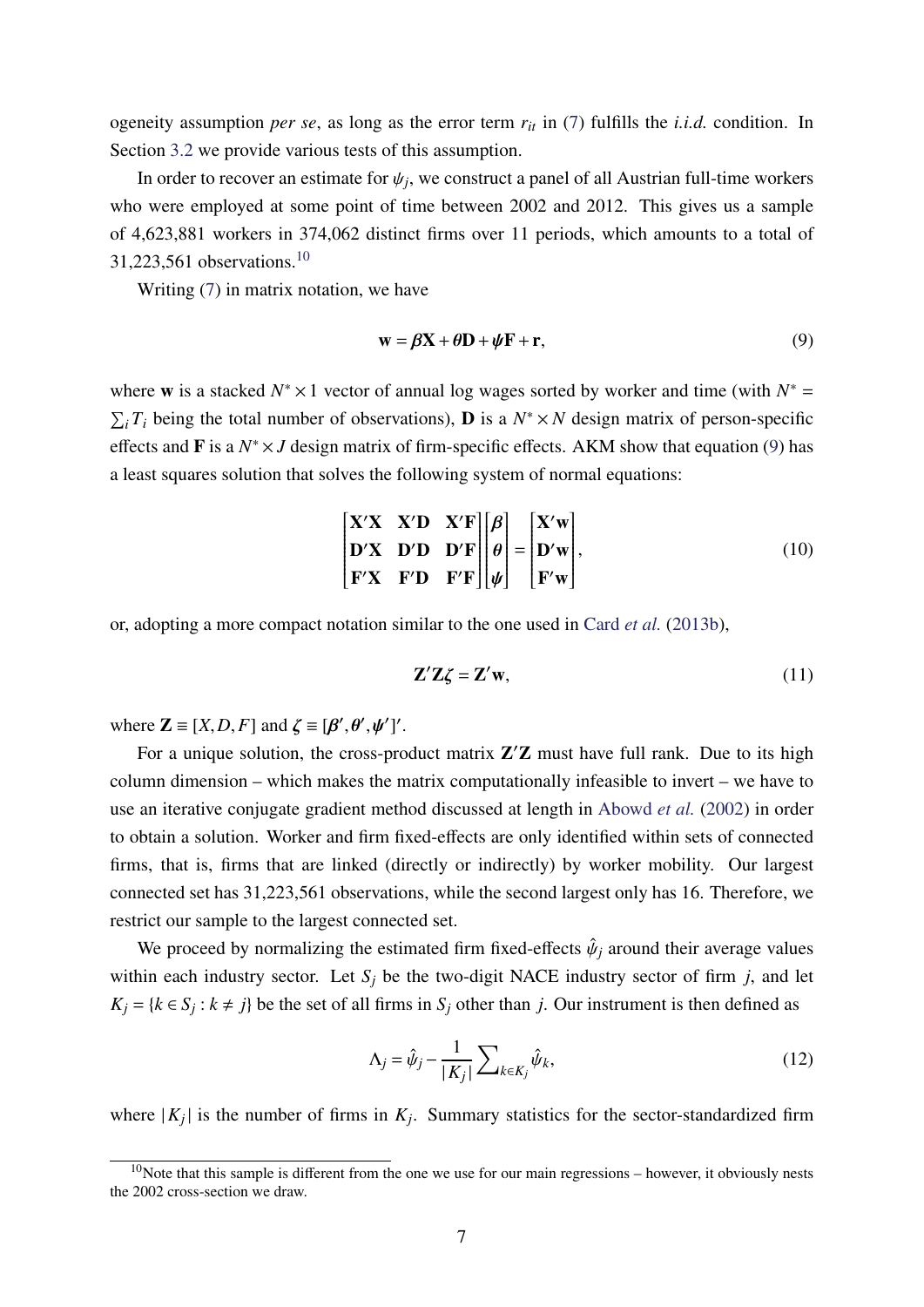fixed-effect  $\Lambda_i$  can be found in Table [2.](#page-24-0)

#### <span id="page-9-0"></span>3.2 Tests for Sorting and the Exogenous Mobility Assumption

Our identification strategy relies crucially on the exogenous mobility assumption being satisfied, which requires that workers – conditional on observables and time-invariant worker and firm fixed-effects – are matched randomly to firms. This is a frequent assumption in job search theory (see, e.g., [Mortensen,](#page-17-10) [2005,](#page-17-10) for a prominent example), and empirical papers tend to confirm its validity. Employing AKM decompositions, [Abowd](#page-15-0) *et al.* [\(1999\)](#page-15-0) and [Abowd](#page-15-3) *et al.* [\(2002\)](#page-15-3), for instance, find zero or even slightly negative correlations between worker and firm fixed-effects, implying – if at all – negative sorting (in our data the correlation is close to zero as well:  $Corr(\theta_i, \psi_j) = 0.0154$ .<sup>[11](#page--1-0)</sup> Some researchers argue, however, that these correlations could be biased – in particular if the additivity assumption implied by the model in [\(7\)](#page-7-1) was violated, e.g., in case of non-linearities in the wage setting process –, shrouding the true extent of non-random assortative matching in the labor market [\(Eeckhout and Kircher,](#page-16-15) [2011;](#page-16-15) [Lise](#page-17-11) *[et al.](#page-17-11)*, [2013;](#page-17-11) [Lopes de Melo,](#page-17-12) [2009\)](#page-17-12). Thus, we proceed by first showing that match-effects are small in our sample anyways, and continue to provide more elaborate tests of the exogenous mobility assumption that closely follow Card *[et al.](#page-16-2)* [\(2013b\)](#page-16-2) (CHK, henceforth), [Flabbi](#page-16-16) *et al.* [\(2014\)](#page-16-16) (FMMS), and Card *[et al.](#page-15-4)* [\(2013a\)](#page-15-4) (CCK). Similar to these papers that are based on German (CHK), Italian (FMMS), and Portuguese (CCK) data, we find that (1) job match-effects are rather unimportant,<sup>[12](#page--1-0)</sup> and that (2) job mobility is likely to be exogenous in our sample of Austrian workers.

To start with, Figure [2](#page-19-0) shows the joint distribution of worker and firm fixed-effects (split in deciles, respectively) estimated by an AKM regression. In the absence of any assortative matching, bars should be uniformly distributed. With all frequencies lying somewhere between 0.67 and 1.43 percent, this is indeed what we see. Some slight deviations, however, can be observed in the very extreme decile pairs: workers in the lowest decile of the person fixedeffect distribution are 0.09 percentage points more likely to be employed in a lowest-decile firm rather than in a highest-decile firm. Likewise, very good workers are 0.08 percentage points more likely to be in a highest-decile firm than in a firm at the bottom end of the distribution. Both "sorting" effects are quantitatively negligible.

As a final exercise, we additionally estimate a [Woodcock](#page-17-13) [\(2007\)](#page-17-13)-style generalization of the AKM model which explicitly allows for an additive match-specific wage component. If firm fixed-effects estimated from both models are similar in magnitude, we can be fairly confident that match-effects are properly captured by the error term  $r_{it}$  in the AKM model. In fact, the correlation between estimated firm fixed-effects is 0.9897, suggesting that our instrument is not polluted by random match-effects.

<sup>&</sup>lt;sup>11</sup>See [Abowd and Kramarz](#page-15-5) [\(1999\)](#page-15-5) for a detailed overview of the empirical matching literature.

 $12$ Note that, although CHK confirm the absence of any endogenous mobility in their data, they do find positive match-effects that grew over time.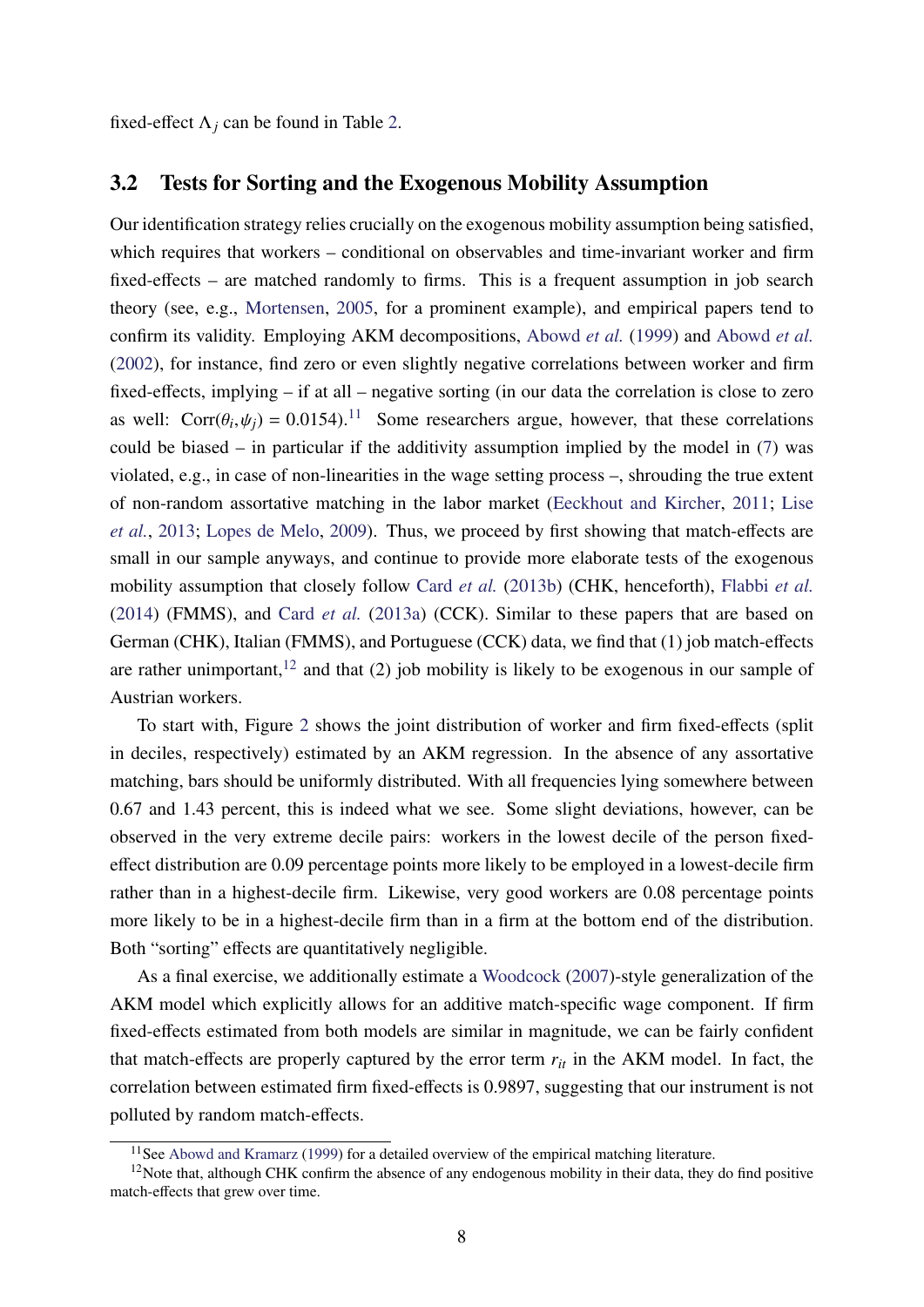It is important to stress that, even if match-effects are unimportant determinants of wages, our firm fixed-effects would still be inconsistent whenever good matches (however rare they are) occur *non-randomly*, that is, if job-mobility was in fact endogenous (or, in other words, dependent on the idiosyncratic match component  $\eta_{ijt}$ ). We therefore proceed by providing various suggestive tests of the exogenous mobility assumption which guarantees a random matching process.

As CHK point out, systematic trends in wage profiles prior to job changes could be a major indicator for endogenous matching in the labor market. If productivity is revealed only gradually over time, then good workers employed in bad firms will experience wage increases already at their current employer, and will be more likely to move to better firms in subsequent periods. The same holds true for bad workers in good firms; under endogenous mobility they will experience wage decreases and will be more likely to move on to worse firms afterwards. In the absence of endogenous mobility, we would see flat profiles before and after job moves, but strong wage increases (decreases) for workers moving to a higher (lower) firm wage quantile.

This is exactly what we see. For presentational reasons, we assign each job-mover to one of sixteen cells representing the firm fixed-effect quartile of her origin and destination firm. Figure [3](#page-19-1) (and, in more detail, Table [1\)](#page-23-0) show wage profiles of workers who moved between the first and fourth firm fixed-effect quartile at some point in time. Similar to CHK, FMMS, and CCK, we do not observe any systematic trends in wages prior to or after job transitions. In fact, wages across quartile cells are considerably stable before moves, and they monotonically increase with each quartile a worker moves up the firm ladder. Effects of moving down the ladder are more or less symmetrical. In Figure [4,](#page-20-0) we additionally show wage profiles of workers who move to firms within their fixed-effect quartile. Each line is roughly horizontal two years before the job move, so worker-firm match effects do not seem to play any important role for job transitions within the same quartile of the fixed-effect distribution as well.

Moreover, mobility based on match-specific wage components would imply asymmetric wage gains (losses) for workers moving up (down) the firm fixed-effect distribution.<sup>[13](#page--1-0)</sup> If a worker is actively inspiring a new job with regard to the destination firm's value of  $\eta_{ijt}$ , she will achieve a reasonably high wage gain due to the perfect match at her new employer. Instead, exogenous upward movers would only get an average reward. The reverse applies to downward movers: workers *actively* looking for a good match (or those stuck in a bad match in the first place) would lose less compared to exogenous downward movers. In Figure [5](#page-21-0) we plot wage changes for all upward and downward movers between firm fixed-effect deciles, where each point represents a decile pair movers are transitioning in-between.<sup>[14](#page--1-0)</sup> Match-specific wage effects would result in points lying below the diagonal. In our case, all points are in fact very close to the diagonal – if at all, they lie above it. Card *[et al.](#page-16-2)* [\(2013b\)](#page-16-2) also point out that symme-

<sup>&</sup>lt;sup>13</sup>Thanks to Ana Rute Cardoso for pointing this out.

<sup>&</sup>lt;sup>14</sup>For instance, the point "1-10" comprises all job movers who either move from decile 1 to decile 10, or from decile 10 to decile 1. Mean log wage changes of the former group (i.e., upward movers) are depicted on the horizontal axis, whereas wage changes for the latter group (downward movers) are depicted on the vertical axis.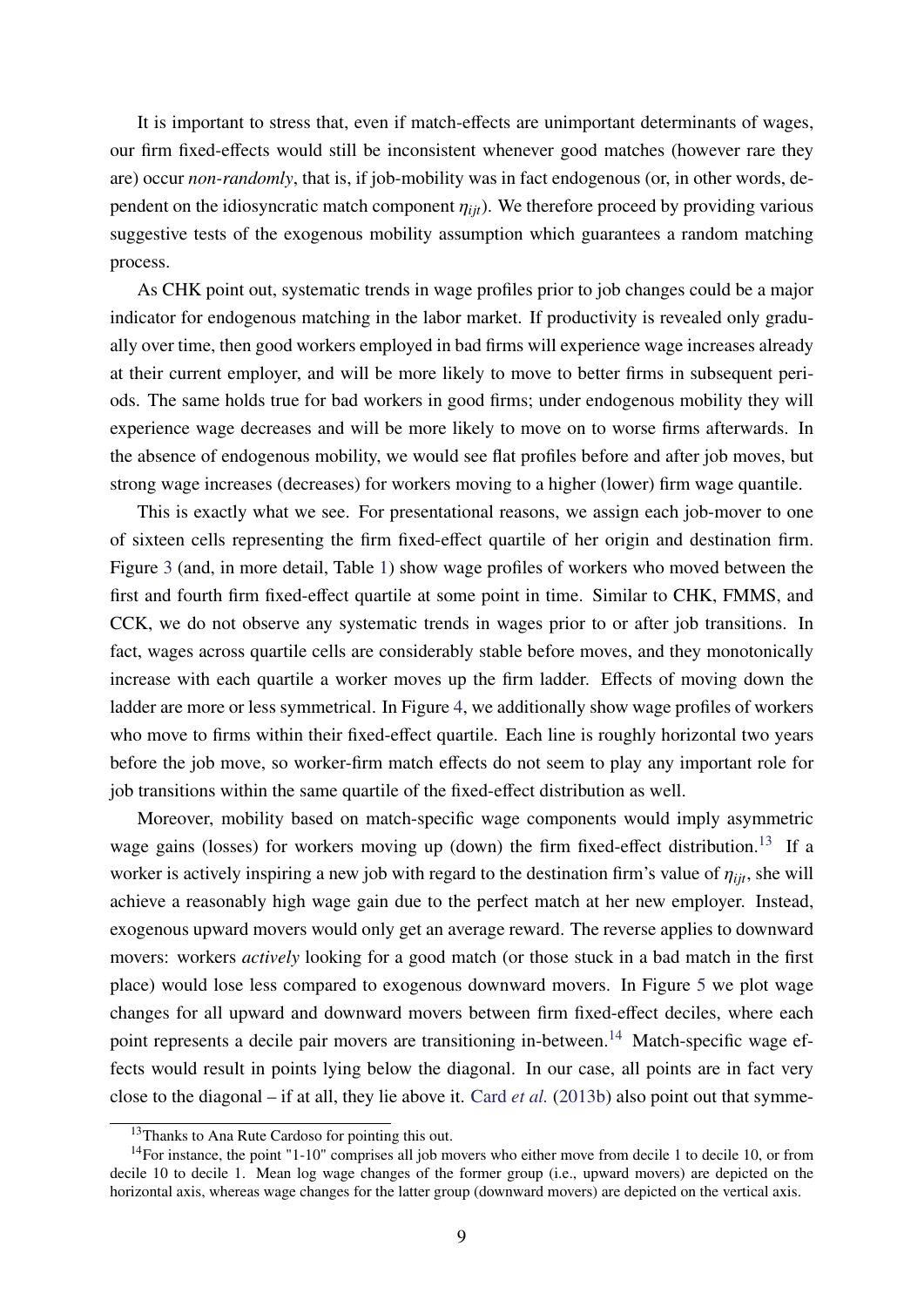try of wage gains and losses is a necessary condition for the additivity assumption imposed by the AKM model to hold true. Consider two firms *k* and *j* with  $\psi_k > \psi_j$ . If wages are properly characterized by equation [\(7\)](#page-7-1), the wage gain for moving from firm *j* to firm *k* is  $\psi_j - \psi_k$ , and the wage gain for moving from firm *k* to *j* is  $\psi_k - \psi_j$ . That is, wage changes are symmetric for moving between firms at different levels of the firm fixed-effect distribution.

Finally, large residuals for certain types of job matches could also be an indicator for a violation of the additivity assumptions required by the AKM model. Figure [6](#page-22-1) shows mean residuals for 100 worker fixed-effect  $\times$  firm fixed-effect decile cells. Although our residuals have a slightly higher variance as those shown in CHK and FMMS, none of them is exceptionally high, again indicating that there are no systematic trends in job mobility.

Judging from our test results, we conclude that the exogenous mobility assumption is likely to hold in our sample of Austrian workers. This makes sense for three reasons, the first one being that wage bargaining is largely centralized in Austria. One explanation why CHK find an upward trend in assortative matching for their sample of German workers is because firms increasingly took the opportunity to opt out of collective bargaining agreements between 1985 and 2009.[15](#page--1-0) In Austria, such a possibility to opt out of collective bargaining is not possible; all contracts are extended automatically to all firms in the industry. Firms only had the option in some years to trade wage increases for other worker benefits, and this was rarely done. Moreover, wages in Austria have been found to be much more rigid compared to other OECD countries, especially for older workers [\(Hofer and Weber,](#page-16-17) [1996\)](#page-16-17). This substantially reduces freedom in the wage bargaining process. Both facts result in a very narrow wage distribution, so it is reasonable to assume that more productive workers will not necessarily base their job search on firm productivity, but rather on other random firm characteristics such as geographic location.

Finally, asymmetric information in the labor market also supports our assumption of exogeneity of job mobility. On the firm side, it is plausible to assume that screening in the hiring process is based primarily on observable worker characteristics. Note that even if workers were hired according to their personal fixed-effects – which include, among other things, their timeinvariant ability and work morale – the exogenous mobility assumption we impose would still be met.

#### <span id="page-11-0"></span>4 Results

Main results are given in Table [3.](#page-25-0) We report both OLS and 2SLS estimations of our linear probability model (LPM) specification separately for men and women, with ten-year death proba-bility being the outcome variable throughout.<sup>[16](#page--1-0)</sup> Even after controlling for education, personal

<sup>&</sup>lt;sup>15</sup>This is the main explanation for rising wage inequality in Germany according to [Dustmann](#page-16-18) *et al.* [\(2014\)](#page-16-18).

<sup>&</sup>lt;sup>16</sup>We decided to report analytical standard errors instead of doubly bootstrapped ones. The reasons are twofold: First, bootstrapping the AKM regression is computationally extremely tedious, and second, analytical standard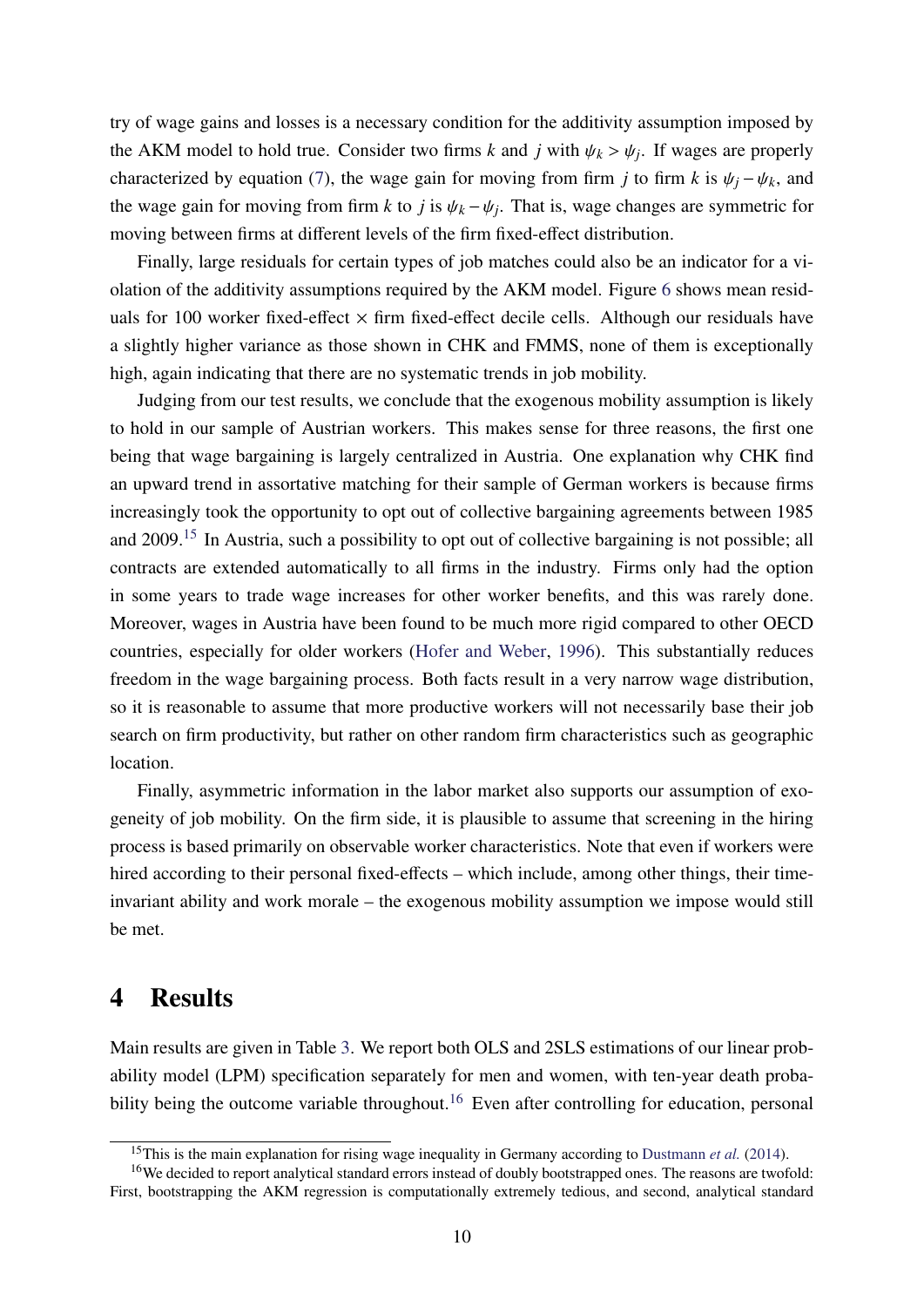job characteristics, past health outcomes, workplace security proxies, as well as industry, age and country-of-birth fixed effects, we observe statistically significant negative correlations between income and mortality in our naïve OLS regressions. For men, a 100 percent increase in income corresponds to a decrease in ten-year death probability by 1.39 percentage points, which is around 28 percent of the sample mean of 4.95%. As expected, the effect is smaller for women at -0.38 percentage points.

These already relatively small coefficients become even smaller and statistically insignificant once we account for endogeneity bias with our instrumental variables framework. Firststage coefficients are positive and highly significant for both genders, indicating that a one standard deviation increase in the firm fixed-effect raises income of men (women) by about 19.9% (14.1%). Using 2SLS, the income effect for males diminishes tremendously from -0.0139 to -0.0003. For females, the coefficient is now even positive, but close to zero as well. Due to the strong power of our instrument (the first-stage *F*-value is always above 140) and the large sample size, these estimates carry relatively low standard errors. Both effects are economically and statistically indistinguishable from zero.

Coefficients of the control variables largely adhere to *a priori* expectations. For instance, more days of extended sickness leave and longer unemployment spells both result in higher death rates, whereas job tenure seems to lower mortality. Blue collar workers are more likely to die within the sample period than white collar workers, and education decreases mortality risk monotonically with each further degree obtained. Work experience has different signs for males and females, revealing a negative effect on mortality for the former and a positive for the latter. Note also that our instrumental variables estimation leaves coefficients of the control variables practically unchanged, which suggests that our instrument is in fact uncorrelated with all observable characteristics affecting mortality in our sample of workers.

#### 4.1 Robustness

Our results thus far raise the question as to why income effects actually diminish to such a large extent once endogeneity is controlled for. It seems that reverse causality and unobservable health-promoting characteristics correlated with both income and mortality are main drivers of the correlation between these two variables. Simple reverse causality may happen if bad health, i.e., high mortality risk, reduces income opportunities. Omitted variables bias, on the other hand, can easily rationalize a negative correlation between mortality and income when these omitted variables (genetic predisposition, effort, motivation, perseverance or health-promoting behaviors) are both positively correlated with income and negatively with mortality. In such a case, the OLS coefficient on income will be biased downwards.

Why is the correlation between income and mortality much higher for males than for fe-

errors are smaller, thus providing a more conservative estimate of the population standard deviation. Since our results generally show zero-effects, this choice seems reasonable.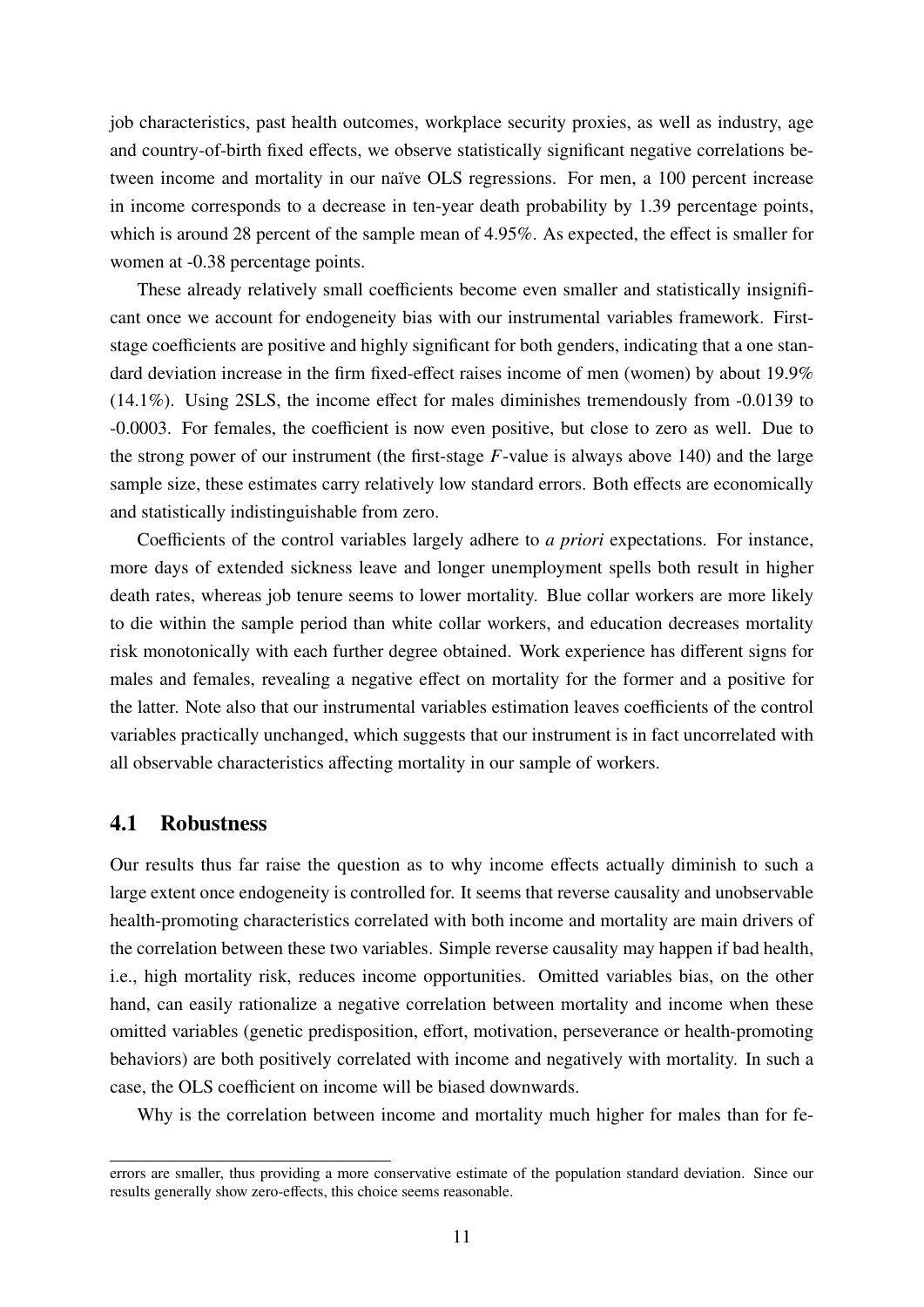males, although causal parameters are zero for both? One explanation may be that reverse causality is more pronounced among men. This is rather unlikely though, because studies examining the causal impact of health on income tend to find effects that are actually stronger for women than for men (e.g., Case *[et al.](#page-16-19)*, [2005;](#page-16-19) [Halla and Zweimüller,](#page-16-20) [2011\)](#page-16-20). The second explanation is simply that omitted variable bias is larger for men. In fact, the impact of our control variables in Table [4](#page-11-0) is almost uniformly stronger for men as compared to women. Given that the aforementioned omitted variables are likely correlated with our observed ones, we might suspect that their impact is also stronger for men.

Finally, our income indicator could simply be measured incorrectly, yielding coefficients that are biased towards zero. In fact, it could be that annual labor market income is a bad indicator for health-enhancing income, either because (1) it disregards actual working hours, (2) it is simply unrepresentative for income over a longer period of time, or (3) couples tend to share incomes (in particular when it comes to health-related investments).<sup>[17](#page--1-0)</sup> We address all these issues by using different sample restrictions within the course of this section. Finally, we use a different empirical specification for our main model as well in order to test whether results hold when we relax the linearity assumption implied by the LPMs we estimate.

In Table [4,](#page-26-0) Panel [a], we restrict the sample to employees working in a full-time position only. Columns (1) and (4) show again the results of the 2SLS regressions in Table [3](#page-25-0) for the full sample. As expected, the sample size remains relatively stable for males, whereas the number of observations for females drops by a third. While the coefficient for males becomes slightly positive, it turns negative and increases somewhat in magnitude for women – both, however, remain statistically insignificant at any conventional level.

Current wages may also not necessarily be representative for workers who change their jobs very often. On the other hand, the instrument may be weaker in explaining current wages if the worker just started her job. In Table [4,](#page-26-0) Panel [b], we therefore restrict the sample to workers who are at least five years in their current job. This reduces the sample size considerably, but leaves results unchanged compared to those obtained for the full sample: the coefficient on income is now even positive, but statistically indistinguishable from zero.

In a similar vein, we introduce long-term income as another, potentially better indicator for average earnings.<sup>[18](#page--1-0)</sup> For this purpose we use average income over the last eight years for each individual as our main explanatory variable (instead of income in 2002 only). We try two different variations of our instrument. First, we use the firm fixed-effect in 2002 as before. Second, we define the instrumental variable as an average firm fixed-effect over all firms *i* has worked in during this period. Let  $j(i, t)$  be the firm *i* is employed in at time *t* and let  $|J_i|$  be the total number of *i*'s employers during the entire period  $T = [1994, 2002]$ . Then, for every *i* we

 $17$ Classical measurement error in the income variable would, however, lead to an attenuation bias of an OLS estimate.

<sup>18</sup>[Sullivan and von Wachter](#page-17-14) [\(2009a\)](#page-17-14) stress this long-term view. Another reason why we consider average income observed over a longer period of time is that it might also be a better indicator for individuals' wealth. See, e.g., [Attanasio and Emmerson](#page-15-6) [\(2003\)](#page-15-6) or [Michaud and van Soest](#page-17-15) [\(2008\)](#page-17-15) who explore the wealth-mortality gradient.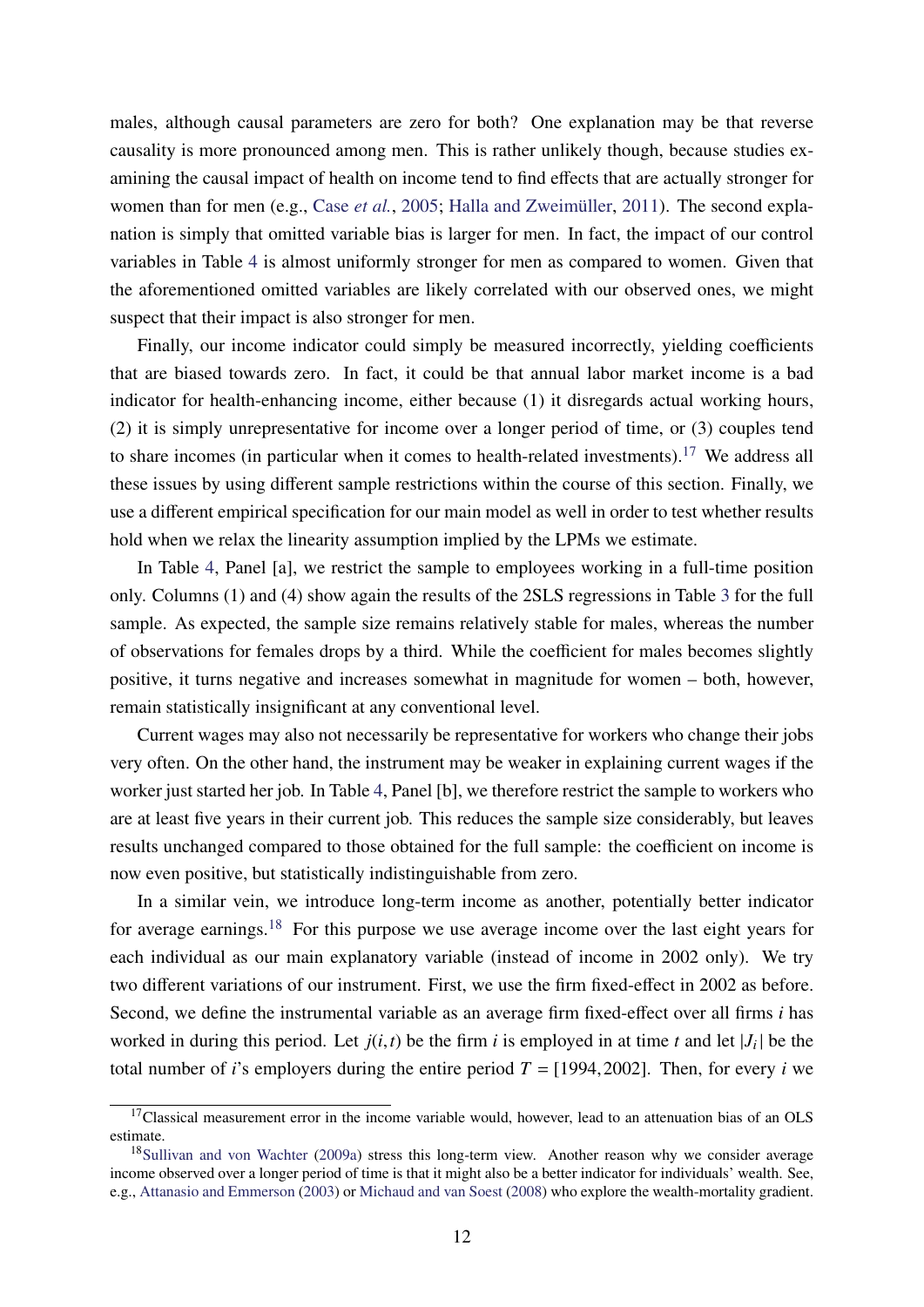have

$$
\bar{\Lambda}_{j,t\in[1994,2002]} = \frac{1}{|J_i| \cdot T} \sum_{j(i)\in J_i} \sum_{t\in T} \Lambda_{j(i,t)}.
$$
\n(13)

Using these long-term income measures, again, we do not find any significant causal effects on mortality. Both OLS and 2SLS estimates are very similar to those obtained for the full sample, although our second instrument yields somewhat higher coefficients which is most likely due to its comparably weak first-stage (although *F*-values of the excluded instrument do not exceed 10 for neither gender – conventional tests still indicate strong enough power of the first-stage). Independent of the choice of the instrument, however, estimated causal effects are in fact zero.

Own labor market earnings may also be a bad indicator for overall disposable income in case couples share their incomes. We therefore construct a subsample of individuals for whom we know from different sources that they were married on April 1,  $2002$ <sup>[19](#page--1-0)</sup> We observe 38% men and 27% women who are married – note, however, that this subsample might be selected on unobservables; results should therefore be interpreted with caution.

Individuals in our married sample are on average slightly older, earn more, are more likely to be white collar workers, and are better educated compared to our full sample. Regression results are given in Table [6;](#page-28-0) for both men and women, the first two columns show our baseline regressions for the married sample, in the second two columns we additionally control for spousal income. While OLS coefficients change only slightly compared to those obtained for the full sample, 2SLS estimates are positive for men and negative for females, but remain statistically insignificant. Controlling for spousal income leaves the coefficients of own income virtually unchanged. However, while own income is still insignificant, we do observe that men whose wives earn more are somewhat more likely to die during the ten-year period: *ceteris paribus*, a 100 percent increase in spousal income increases death probability by roughly 0.07 percentage points. For women, the effect of the income of the husband is exactly zero and insignificant.

Finally, we test whether our results are robust to non-linear estimators as well. In Table [7](#page-29-0) we apply a two-step control function probit estimator as outlined in Section [3.](#page-5-0) Results are fairly robust insofar as simple probit marginal effects are close to point estimates obtained from the LPM in Table [3.](#page-25-0) Marginal income effects estimated by the control function probit are now even slightly positive for men, but insignificantly different from zero. To wrap up our empirical analysis, we can conclude that labor income is very likely to have no effect on mortality among prime-age Austrian workers.

<sup>&</sup>lt;sup>19</sup>We use the marriage register, social security data, and tax files to spot married individuals. None of these sources, however, provides complete information about marriage status for our sample (especially for older cohorts).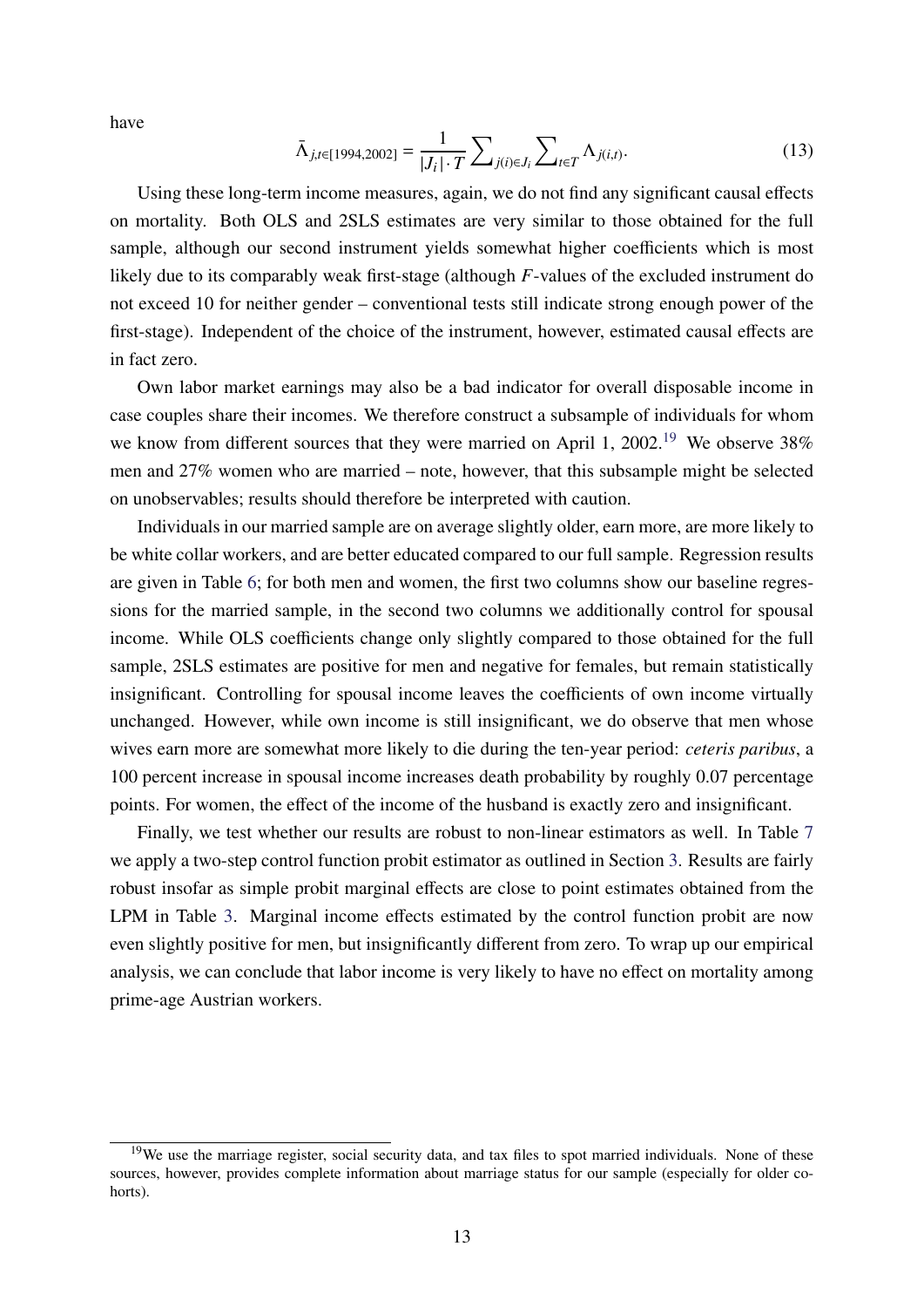### 5 Conclusions

In this paper we use a novel instrumental variables strategy to study the causal effect of income on mortality in Austria. Utilizing a multilevel panel where workers are matched to firms, we estimate time-invariant firm-specific wage components (rents), which we use to instrument for actual wages in a 2002 cross-section of workers. Identification relies crucially on the exogenous mobility assumption being met in the data, which we test extensively. While we do find statistically significant negative income effects on mortality in our naïve least squares estimations, these effects turn zero in our IV regressions, both in terms of coefficient magnitude and statistical significance. Introducing other measures which ought to better reflect long-term income leaves our conclusions unchanged, as does the consideration of spousal incomes or the use of non-linear estimation methods.

We interpret our findings as evidence that reverse causality as well as unobservable confounders affecting both income and mortality explain a large part of the correlation between those two factors. Why is there no causal relationship between income and mortality in Austria? The universal health care system is likely to absorb some potential mediating effects that have been shown to fill the link between income and health, in particular accessibility and affordability of medication or surgeries. Moreover, health and mortality may not be influenced by the availability of financial resources as such, but rather by education and certain behaviors. Note also that our research design allows us to only look at the working population – income effects for, e.g., people that are unemployed or out of the labor force might differ substantially from those found in our analysis and shall therefore be tackled in future research (e.g., along the lines of [Sullivan and von Wachter,](#page-17-16) [2009b\)](#page-17-16).

### 6 Bibliography

- <span id="page-15-3"></span>Abowd, J. M., Creecy, R. H., and Kramarz, F. (2002). Computing Person and Firm Effects Using Linked Longitudinal Employer-Employee Data. *mimeo*.
- <span id="page-15-5"></span>Abowd, J. M. and Kramarz, F. (1999). The Analysis of Labor Markets Using Matched Employer-Employee Data. In Card, D. and Ashenfelter, O. (editors), *Handbook of Labor Economics*, volume 3B, chapter 40, pages 2629–2710. Elsevier.
- <span id="page-15-0"></span>Abowd, J. M., Kramarz, F., and Margolis, D. N. (1999). High Wage Workers and High Wage Firms. *Econometrica*, 67(2), 251–333.
- <span id="page-15-1"></span>Adler, N. E., Boyce, T., Chesney, M. A., Cohen, S., Folkman, S., Kahn, R. L., and Syme, S. L. (1994). Socioeconomic Status and Health. *American Psychologist*, 49(1), 15–24.
- <span id="page-15-2"></span>Angrist, J. D. and Imbens, G. W. (1995). Two-Stage Least Squares Estimation of Average Causal Effects in Models with Variable Treatment Intensity. *Journal of the American Statistical Association*, 90(430), 431–442.
- <span id="page-15-6"></span>Attanasio, O. and Emmerson, C. (2003). Mortality, Health Status, and Wealth. *Journal of the European Economic Association*, 1(4), 821–850.
- <span id="page-15-4"></span>Card, D., Cardoso, A. R., and Kline, P. (2013a). Bargaining and the Gender Wage Gap: A Direct Assessment. Discussion Paper 7592, IZA.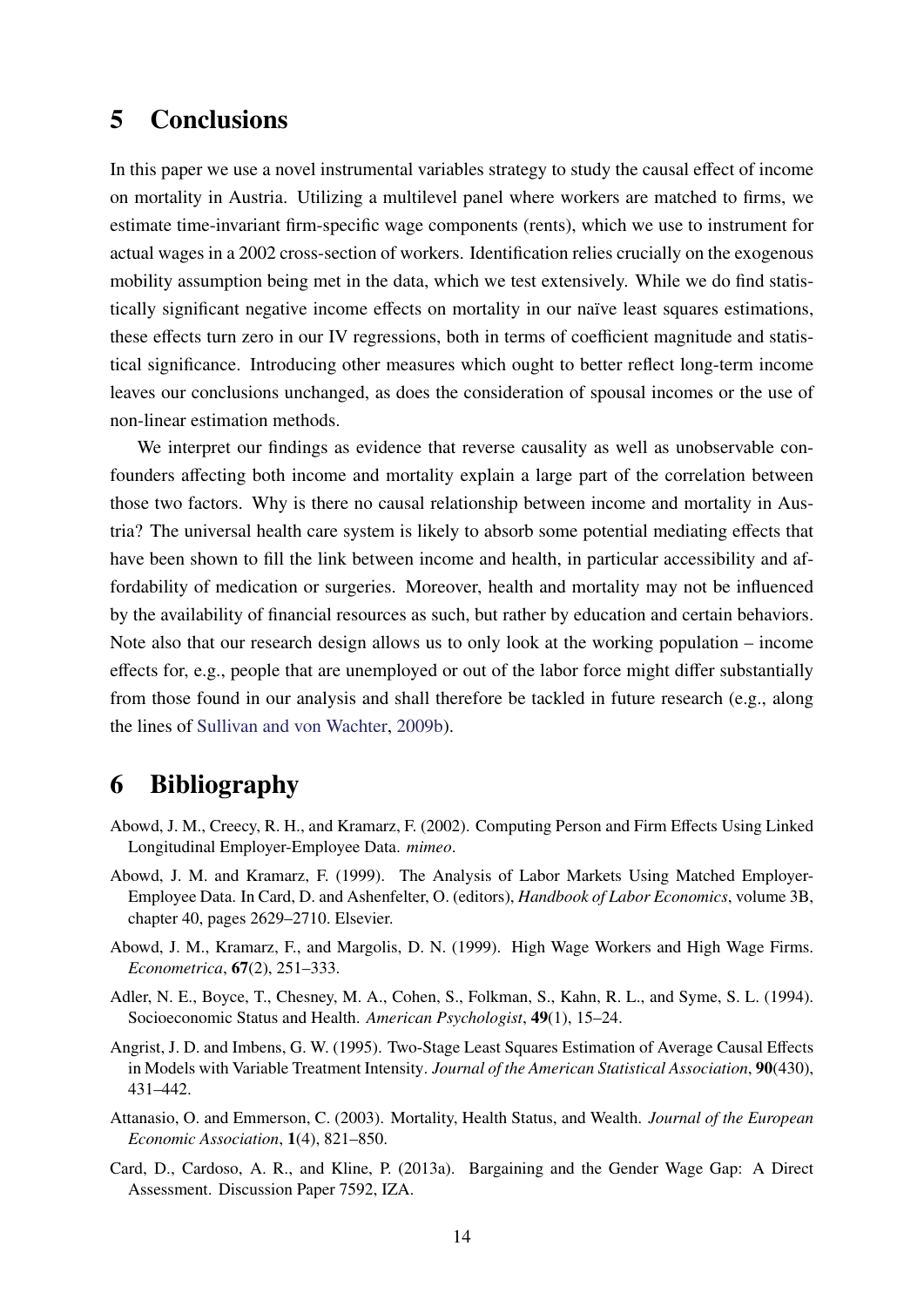- <span id="page-16-3"></span>Card, D., Devicienti, F., and Maida, A. (2014). Rent-sharing, holdup, and wages: Evidence from matched panel data. *The Review of Economic Studies*, 81(1), 84–111.
- <span id="page-16-2"></span>Card, D., Heining, J., and Kline, P. (2013b). Workplace Heterogeneity and the Rise of West German Wage Inequality. *Quarterly Journal of Economics*, 128(3), 967–1015.
- <span id="page-16-19"></span>Case, A., Fertig, A., and Paxson, C. (2005). The Lasting Impact of Childhood Health and Circumstance. *Journal of Health Economics*, 24(2), 365–389.
- <span id="page-16-0"></span>Currie, J. and Madrian, B. C. (1999). Health, Health Insurance and the Labor Market. In Card, D. and Ashenfelter, O. (editors), *Handbook of Labor Economics*, volume 3C, chapter 50, pages 3309–3416. Elsevier.
- <span id="page-16-13"></span>Deaton, A. S. and Paxson, C. H. (1998). Aging and Inequality in Income and Health. *American Economic Review*, 88(2), 248–253.
- <span id="page-16-9"></span>Dobkin, C. and Puller, S. L. (2007). The Effects of Government Transfers on Monthly Cycles in Drug Abuse, Hospitalization and Mortality. *Journal of Public Economics*, 91(11-12), 2137–2157.
- <span id="page-16-12"></span>Duleep, H. O. (1986). Measuring the Effect of Income on Adult Mortality Using Longitudinal Administrative Record Data. *Journal of Human Resources*, 21(2), 238–251.
- <span id="page-16-18"></span>Dustmann, C., Fitzenberger, B., Schönberg, U., and Spitz-Oener, A. (2014). From Sick Man of Europe to Economic Superstar: Germany's Resurgent Economy. *The Journal of Economic Perspectives*, 28(1), 167–188.
- <span id="page-16-15"></span>Eeckhout, J. and Kircher, P. (2011). Identifying Sorting – In Theory. *The Review of Economic Studies*, 78(3), 872–906.
- <span id="page-16-10"></span>Evans, W. N. and Moore, T. J. (2011). The Short-Term Mortality Consequences of Income Receipt. *Journal of Public Economics*, 95(11-12), 1410–1424.
- <span id="page-16-16"></span>Flabbi, L., Macis, M., Moro, A., and Schivardi, F. (2014). Do Female Executives Make a Difference? The Impact of Female Leadership on Gender Gaps and Firm Performance, mimeo.
- <span id="page-16-1"></span>Frijters, P., Haisken-DeNew, J. P., and Shields, M. A. (2005). The Causal Effect of Income on Health: Evidence from German Reunification. *Journal of Health Economics*, 24(5), 997–1017.
- <span id="page-16-7"></span>Goldman, D. P. and Smith, J. P. (2002). Can Patient Self-management Help Explain the SES Health Gradient? *Proceedings of the National Academy of Sciences*, 99(16), 10929–10934.
- <span id="page-16-4"></span>Grossman, M. (1972a). On the Concept of Health Capital and the Demand for Health. *Journal of Political Economy*, 80(2), 223–255.
- <span id="page-16-5"></span>Grossman, M. (1972b). *The Demand for Health: A Theoretical and Empirical Investigation*. New York: National Bureau of Economic Research.
- <span id="page-16-20"></span>Halla, M. and Zweimüller, M. (2011). The Effect of Health on Income: Quasi-Experimental Evidence from Commuting Accidents. Working Paper 1104, Johannes Kepler Universität Linz, Department of Economics.
- <span id="page-16-14"></span>Heckman, J. J. (1978). Dummy Endogenous Variables in a Simultaneous Equation System. *Econometrica*, 46(4), 931–959.
- <span id="page-16-17"></span>Hofer, H. and Weber, A. (1996). Wage Mobility in Austria 1986–1996. *Labour Economics*, 9(4), 563– 577.
- <span id="page-16-6"></span>Kenkel, D. S. (1991). Health Behavior, Health Knowledge, and Schooling. *Journal of Political Economy*, 99(2), 287–305.
- <span id="page-16-11"></span>Kitagawa, E. M. and Hauser, P. M. (1973). *Di*ff*erential Mortality in the United States: A Study in Socioeconomic Epidemiology*. Cambridge: Harvard University Press.
- <span id="page-16-8"></span>Kivimäki, M., Leino-Arjas, P., Luukkonen, R., Riihimäi, H., Vahtera, J., and Kirjonen, J. (2002). Work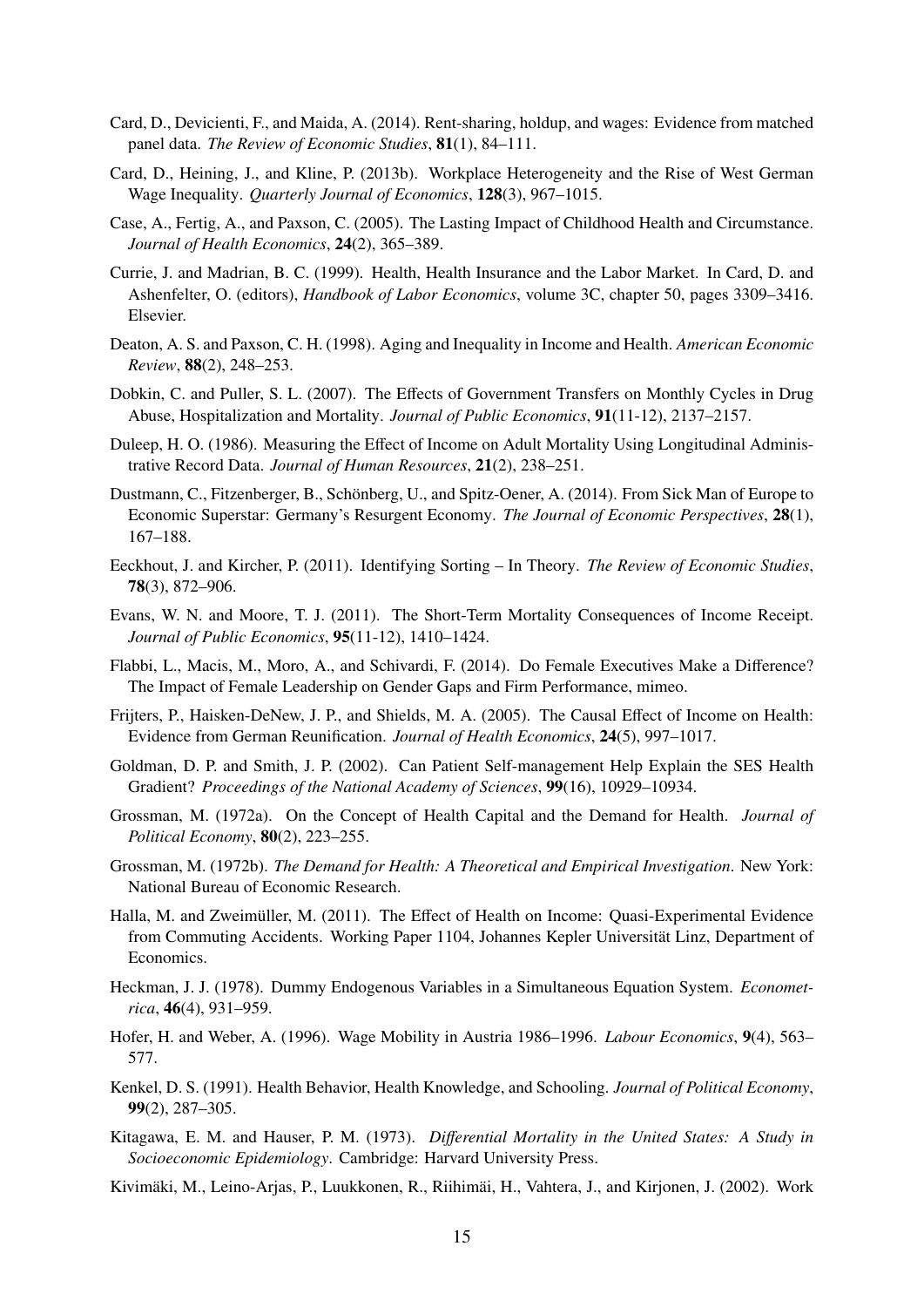Stress and Risk of Cardiovascular Mortality: Prospective Cohort Study of Industrial Employees. *British Medical Journal*, 325(7369), 857.

- <span id="page-17-8"></span>Lewbel, A., Dong, Y., and Yang, T. T. (2012). Comparing Features of Convenient Estimators for Binary Choice Models With Endogenous Regressors. *Canadian Journal of Economics*, 45(3), 809–829.
- <span id="page-17-2"></span>Lindahl, M. (2005). Estimating the Effect of Income on Health and Mortality Using Lottery Prizes as an Exogenous Source of Variation in Income. *Journal of Human Resources*, 40(1), 144–168.
- <span id="page-17-11"></span>Lise, J., Meghir, C., and Robin, J.-M. (2013). Mismatch, Sorting and Wage Dynamics. Working Paper 18719, National Bureau of Economic Research.
- <span id="page-17-12"></span>Lopes de Melo, R. (2009). Sorting in the Labor Market: Theory and Measurement. *mimeo*.
- <span id="page-17-1"></span>Marmot, M. G. (2002). The Influence of Income on Health: Views of an Epidemiologist. *Health A*ff*airs*, 21(2), 31–46.
- <span id="page-17-15"></span>Michaud, P.-C. and van Soest, A. (2008). Health and Wealth of Elderly Couples: Causality Tests Using Dynamic Panel Data Models. *Journal of Health Economics*, 27(5), 1312–1325.
- <span id="page-17-10"></span>Mortensen, D. T. (2005). *Wage Dispersion: Why are Similar Workers Paid Di*ff*erently?* Zeuthem Lecture Book Series, MIT Press, Cambridge, Massachusetts.
- <span id="page-17-6"></span>Pischke, J.-S. (2011). Money and Happiness: Evidence from the Industry Wage Structure. Working Paper 17056, National Bureau of Economic Research.
- <span id="page-17-3"></span>Schnalzenberger, M. (2011). Causal Effect of Income on Health: Investigating Two Closely Related Policy Reforms in Austria. Working Paper 1109, Johannes Kepler Universität Linz, Department of Economics.
- <span id="page-17-0"></span>Schoen, C., Osborn, R., Squires, D., Doty, M. M., Pierson, R., and Applebaum, S. (2010). How Health Insurance Design Affects Access to Care and Costs, by Income, in Eleven Countries. *Health A*ff*airs*, 29(12), 10–1377.
- <span id="page-17-5"></span>Shea, J. (2000). Does Parents' Money Matter? *Journal of Public Economics*, 77(2), 155 – 184.
- <span id="page-17-4"></span>Snyder, S. E. and Evans, W. N. (2006). The Effect of Income on Mortality: Evidence from the Social Security Notch. *Review of Economics and Statistics*, 88(3), 482–495.
- <span id="page-17-14"></span>Sullivan, D. and von Wachter, T. (2009a). Average Earnings and Long-Term Mortality: Evidence from Administrative Data. *American Economic Review: Papers* & *Proceedings*, 99(2), 133–138.
- <span id="page-17-16"></span>Sullivan, D. and von Wachter, T. (2009b). Job Displacement and Mortality: An Analysis Using Administrative Data. *The Quarterly Journal of Economics*, 124(3), 1265–1306.
- <span id="page-17-13"></span>Woodcock, S. D. (2007). Match Effects. Discussion Papers dp07-13, Department of Economics, Simon Fraser University.
- <span id="page-17-9"></span>Wooldridge, J. M. (2002). *Econometric Analysis of Cross Section and Panel Data*. The MIT Press, Cambridge, Massachusetts.
- <span id="page-17-7"></span>Zweimüller, J., Winter-Ebmer, R., Lalive, R., Kuhn, A., Wuellrich, J.-P., Ruf, O., and Büchi, S. (2009). Austrian Social Security Database. Working Paper 0903, NRN: The Austrian Center for Labor Economics and the Analysis of the Welfare State.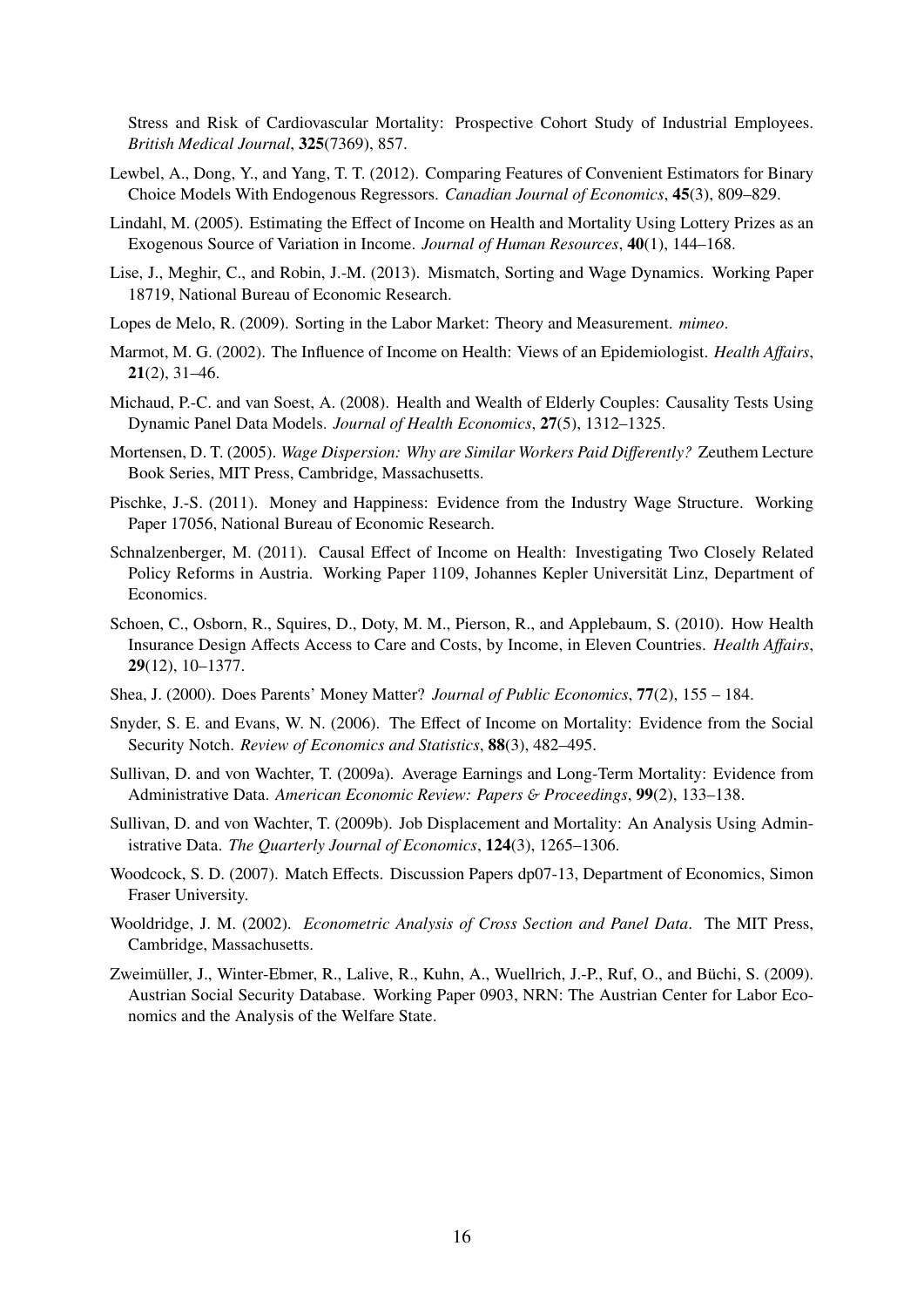## Appendix

<span id="page-18-0"></span>

FIGURE 1 — Ten-year death probabilities against ten deciles of the income distribution. Bars represent raw sample means of ten-year death probability, lines are predicted death probabilities, regression-adjusted for age and extended sickness leaves. The 95% confidence intervals depicted as dashed lines correspond to the latter.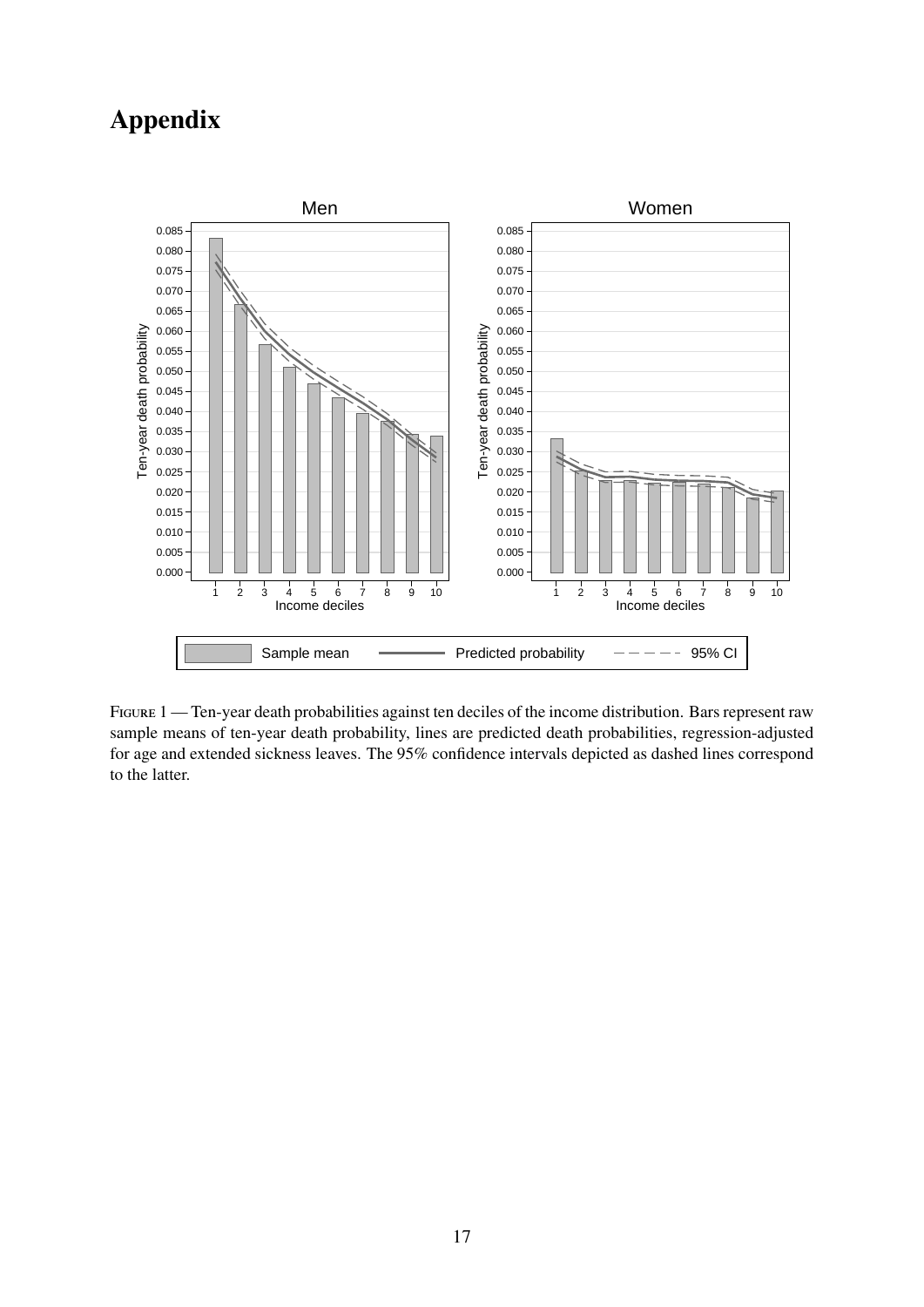<span id="page-19-0"></span>

FIGURE 2 — Joint density of worker and firm fixed-effects estimated by the AKM regression.

<span id="page-19-1"></span>

Figure 3 — Wage profiles of job movers between the first and the fourth quartile of the firm fixed-effect distribution.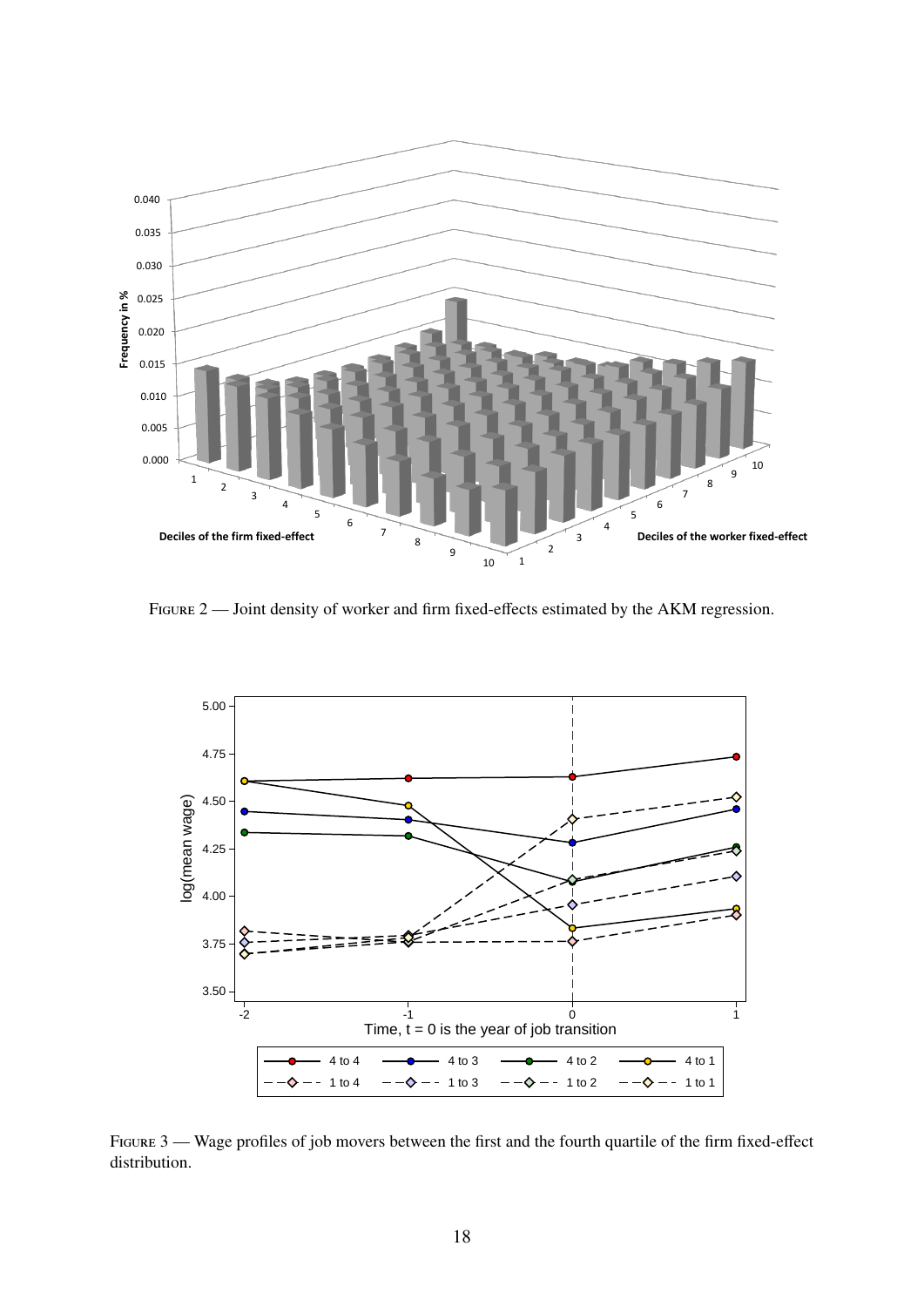<span id="page-20-0"></span>

FIGURE 4 — Wage profiles of job movers moving between firms within the same quartile of the firm fixed-effect distribution.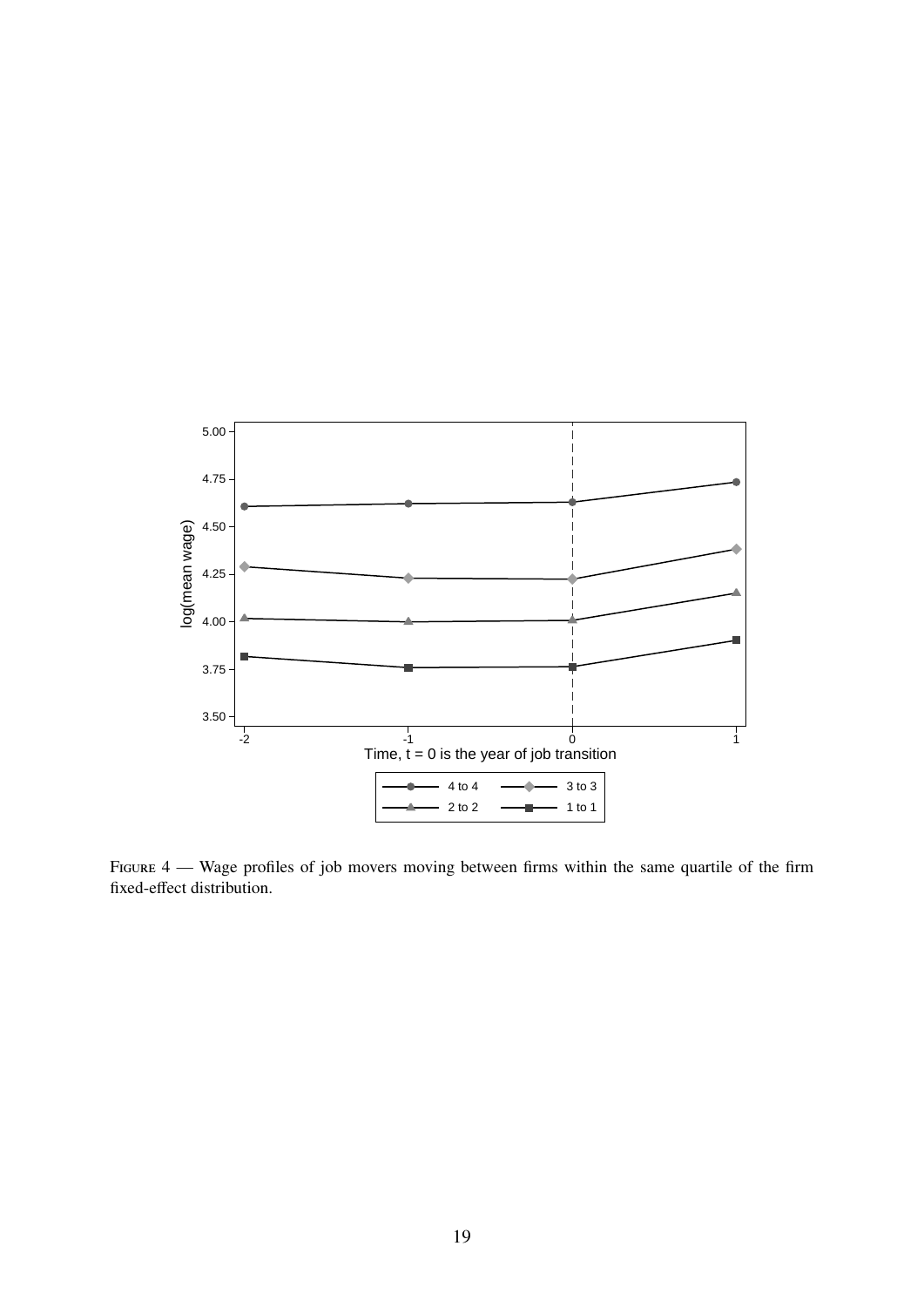<span id="page-21-0"></span>

FIGURE 5 — Corresponding mean absolute log wage gains and losses of workers moving from one decile of the firm fixed-effect distribution to another. Each point represents two deciles movers are transitioning in-between, for instance "1-10" comprises all workers who move either from decile 1 to decile 10 or vice versa (for presentational reasons we only label some randomly selected decile pair points). The mean wage gain of upward movers is depicted on the horizontal axis, whereas the mean wage loss of downward movers is depicted on the vertical axis.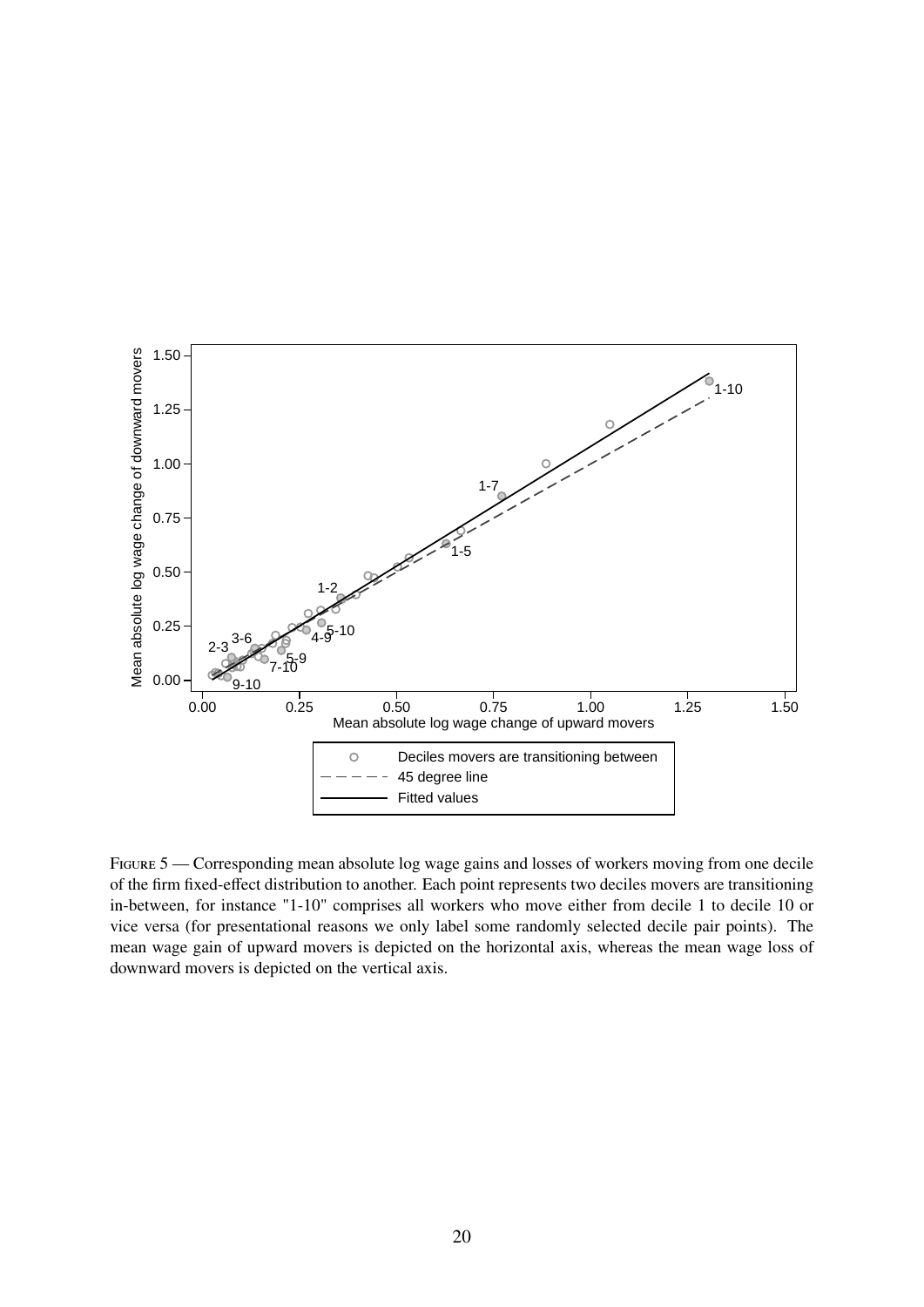<span id="page-22-1"></span>

FIGURE  $6$  — Mean residuals estimated by the AKM regression for 100 worker fixed-effect  $\times$  firm fixedeffect decile cells.

<span id="page-22-0"></span>

FIGURE 7 — Predicted log annual incomes in 2002, regression-adjusted for age and education, for ten deciles of the firm fixed-effect and both genders.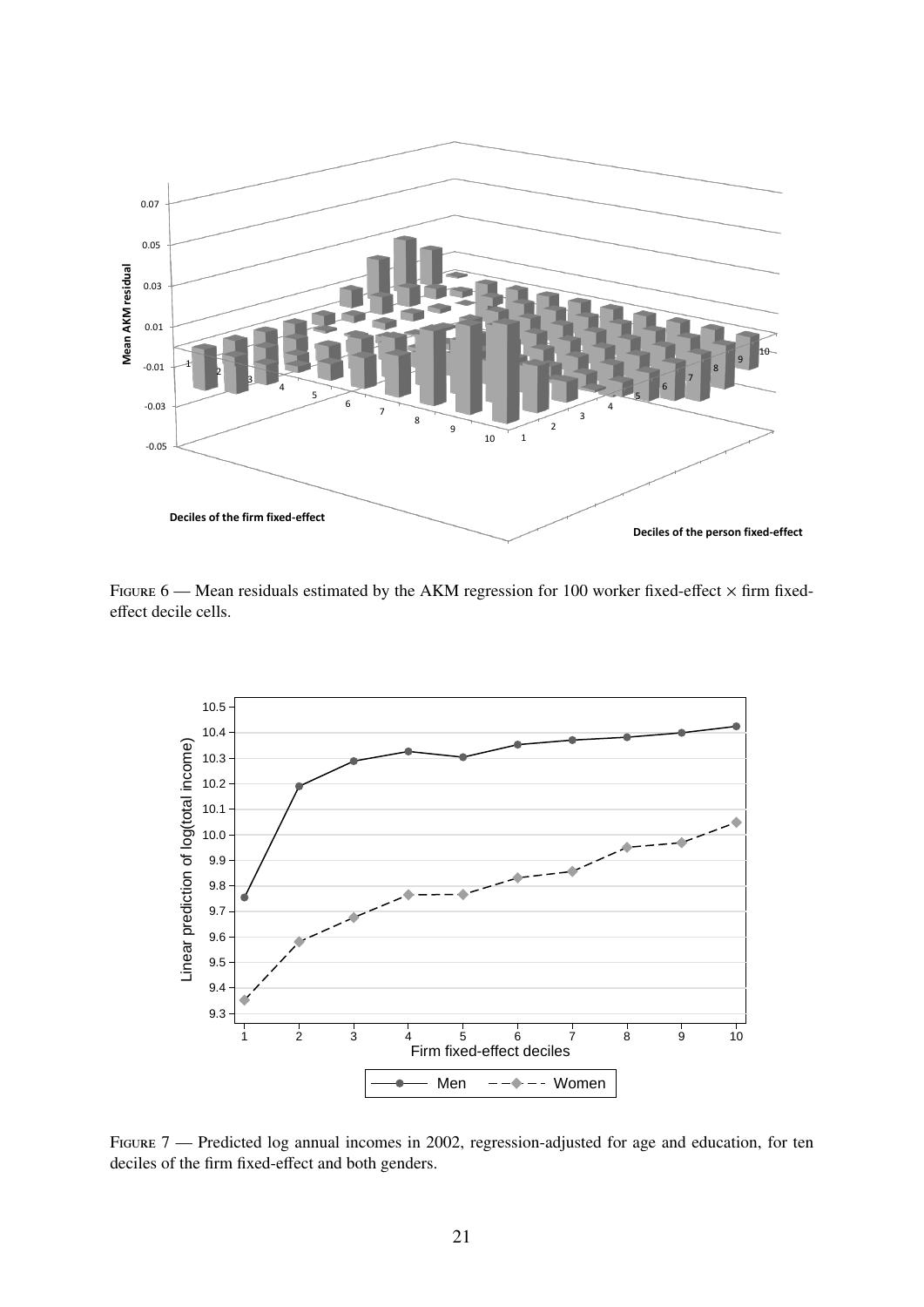<span id="page-23-0"></span>

|                   |             | Mean log wage of movers |              | Difference  |              |          |                         |
|-------------------|-------------|-------------------------|--------------|-------------|--------------|----------|-------------------------|
| Quartile          | # of movers | 2 yrs. before           | 1 yr. before | 1 yr. after | 2 yrs. after | raw      | $\text{adj.}^{\dagger}$ |
| $1$ to $1$        | 128,373     | 3.600                   | 3.732        | 3.857       | 3.916        | 0.316    | 0.000                   |
| $1$ to $2$        | 85,137      | 3.596                   | 3.728        | 4.053       | 4.126        | 0.530    | 0.214                   |
| $1$ to $3$        | 49,674      | 3.476                   | 3.636        | 4.153       | 4.237        | 0.761    | 0.445                   |
| $1$ to $4$        | 41,919      | 3.430                   | 3.590        | 4.287       | 4.380        | 0.950    | 0.634                   |
| $2$ to $1$        | 57,967      | 3.768                   | 3.875        | 3.717       | 3.760        | $-0.008$ | $-0.305$                |
| $2$ to $2$        | 90,256      | 3.852                   | 3.970        | 4.087       | 4.149        | 0.297    | 0.000                   |
| $2$ to $3$        | 95,825      | 3.986                   | 4.108        | 4.284       | 4.356        | 0.370    | 0.073                   |
| 2 to 4            | 41,470      | 3.875                   | 4.011        | 4.362       | 4.449        | 0.574    | 0.277                   |
| $3$ to $1$        | 37,592      | 3.901                   | 3.998        | 3.595       | 3.642        | $-0.259$ | $-0.543$                |
| $3 \text{ to } 2$ | 55,142      | 3.969                   | 4.075        | 4.103       | 4.164        | 0.195    | $-0.089$                |
| $3$ to $3$        | 96,966      | 4.152                   | 4.260        | 4.375       | 4.436        | 0.284    | 0.000                   |
| $3$ to 4          | 87,203      | 4.241                   | 4.359        | 4.547       | 4.630        | 0.389    | 0.105                   |
| $4$ to $1$        | 29,490      | 4.161                   | 4.255        | 3.505       | 3.549        | $-0.611$ | $-0.911$                |
| 4 to 2            | 32,121      | 4.105                   | 4.202        | 4.082       | 4.140        | 0.035    | $-0.265$                |
| 4 to 3            | 55,470      | 4.231                   | 4.331        | 4.357       | 4.421        | 0.189    | $-0.111$                |
| $4$ to $4$        | 187,923     | 4.400                   | 4.515        | 4.619       | 4.700        | 0.300    | 0.000                   |
| Total             | 1,172,528   | 3.921                   | 4.040        | 4.124       | 4.191        | 0.269    | $-0.030$                |

TABLE 1 — Mean log wages before and after job move, by quartile of AKM firm fixed-effect at origin and destination firms.

<sup>†</sup> For the adjusted difference we subtract the raw differences in mean wage of workers staying in the same quartile from the raw differences of workers moving to a different quartile.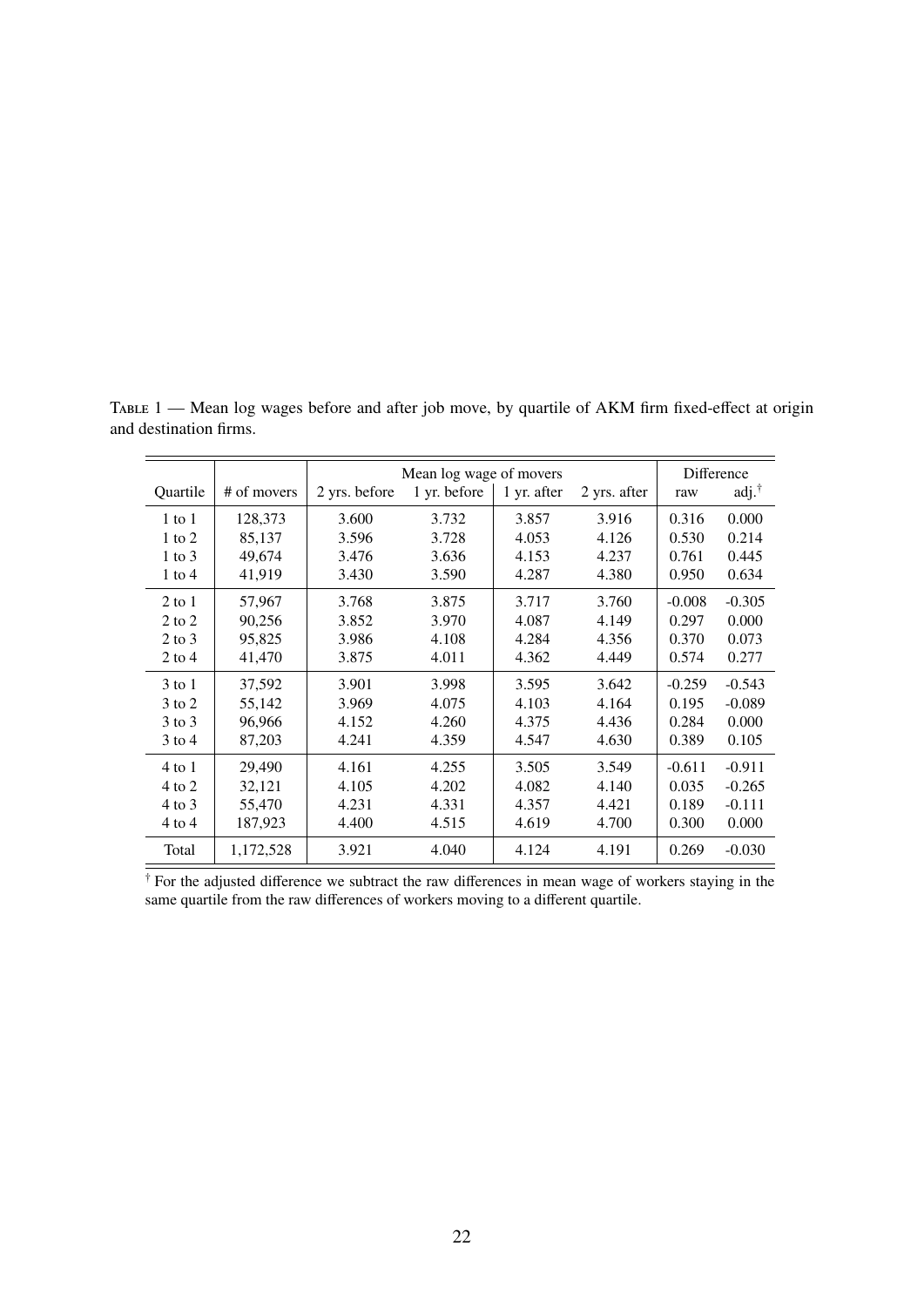<span id="page-24-0"></span>

|                                                        | Men $(N = 661,801)$ |           |          | Women $(N = 514, 518)$ |       |           |          |        |
|--------------------------------------------------------|---------------------|-----------|----------|------------------------|-------|-----------|----------|--------|
|                                                        | Mean                | Std. dev. | Min.     | Max.                   | Mean  | Std. dev. | Min.     | Max.   |
| Age in years                                           | 48.04               | 5.76      | 40.00    | 65.00                  | 47.14 | 5.16      | 40.00    | 65.00  |
| Ten-year death probability $(deadi)$                   | 0.05                | 0.22      |          |                        | 0.02  | 0.15      |          |        |
| <b>Income measures</b>                                 |                     |           |          |                        |       |           |          |        |
| log(total annual income 2002)                          | 10.31               | 0.75      | $0.00\,$ | 17.97                  | 9.76  | 0.82      | 0.00     | 13.58  |
| log(mean annual income between 1994–2002)              | 10.19               | 0.62      | 1.06     | 15.67                  | 9.58  | 0.77      | 1.98     | 13.23  |
| <b>Instrumental variables</b>                          |                     |           |          |                        |       |           |          |        |
| Standardized firm fixed-effect $(\Lambda_i)$           | 0.24                | 0.29      | $-12.67$ | 4.86                   | 0.19  | 0.33      | $-12.67$ | 13.26  |
| Mean standardized firm fixed-effects between 1994-2002 | 1.47                | 0.80      | $-12.67$ | 13.64                  | 1.45  | 0.73      | $-23.67$ | 14.28  |
| Other person and firm characteristics                  |                     |           |          |                        |       |           |          |        |
| Total days of extended sickness leave (1990-2002)      | 2.04                | 18.60     | 0.00     | 1,017.00               | 2.62  | 15.95     | 0.00     | 991.00 |
| Firm size $\cdot$ 1/1000                               | 3.16                | 8.91      | 0.00     | 43.58                  | 2.47  | 5.89      | 0.00     | 43.58  |
| Tenure in years                                        | 8.21                | 7.74      | 0.00     | 30.25                  | 7.15  | 6.88      | 0.00     | 30.25  |
| Experience in years                                    | 22.54               | 7.33      | 0.00     | 30.25                  | 18.44 | 7.44      | 0.00     | 30.25  |
| Total unemployment spells in years between 1990-2002   | 4.10                | 4.52      | 0.00     | 10.00                  | 4.73  | 4.53      | 0.00     | 10.00  |
| Number of different jobs                               | 1.01                | 0.10      | 1.00     | 4.00                   | 1.02  | 0.16      | 1.00     | 5.00   |
| Employed in a full-time position                       | 0.93                | 0.25      |          |                        | 0.69  | 0.46      |          |        |
| Known to be married                                    | 0.37                | 0.48      |          |                        | 0.27  | 0.44      |          |        |
| <b>Occupational class</b>                              |                     |           |          |                        |       |           |          |        |
| Blue collar worker                                     | 0.43                | 0.49      |          |                        | 0.34  | 0.47      |          |        |
| White collar worker (reference group)                  | 0.39                | 0.49      |          |                        | 0.54  | 0.50      |          |        |
| Civil servant                                          | 0.18                | 0.38      |          |                        | 0.12  | 0.32      |          |        |
| Missing                                                | 0.00                | 0.03      |          |                        | 0.00  | 0.03      |          |        |
| <b>Education</b>                                       |                     |           |          |                        |       |           |          |        |
| No compulsory school                                   | 0.01                | 0.08      |          |                        | 0.01  | 0.10      |          |        |
| Compulsory school                                      | 0.12                | 0.32      |          |                        | 0.19  | 0.39      |          |        |
| Apprenticeship training (reference group)              | 0.37                | 0.48      |          |                        | 0.23  | 0.42      |          |        |
| Middle school                                          | 0.06                | 0.23      |          |                        | 0.12  | 0.33      |          |        |
| High school                                            | 0.08                | 0.27      |          |                        | 0.06  | 0.24      |          |        |
| University                                             | 0.11                | 0.31      |          |                        | 0.10  | 0.29      |          |        |
| Missing                                                | 0.26                | 0.44      |          |                        | 0.30  | 0.46      |          |        |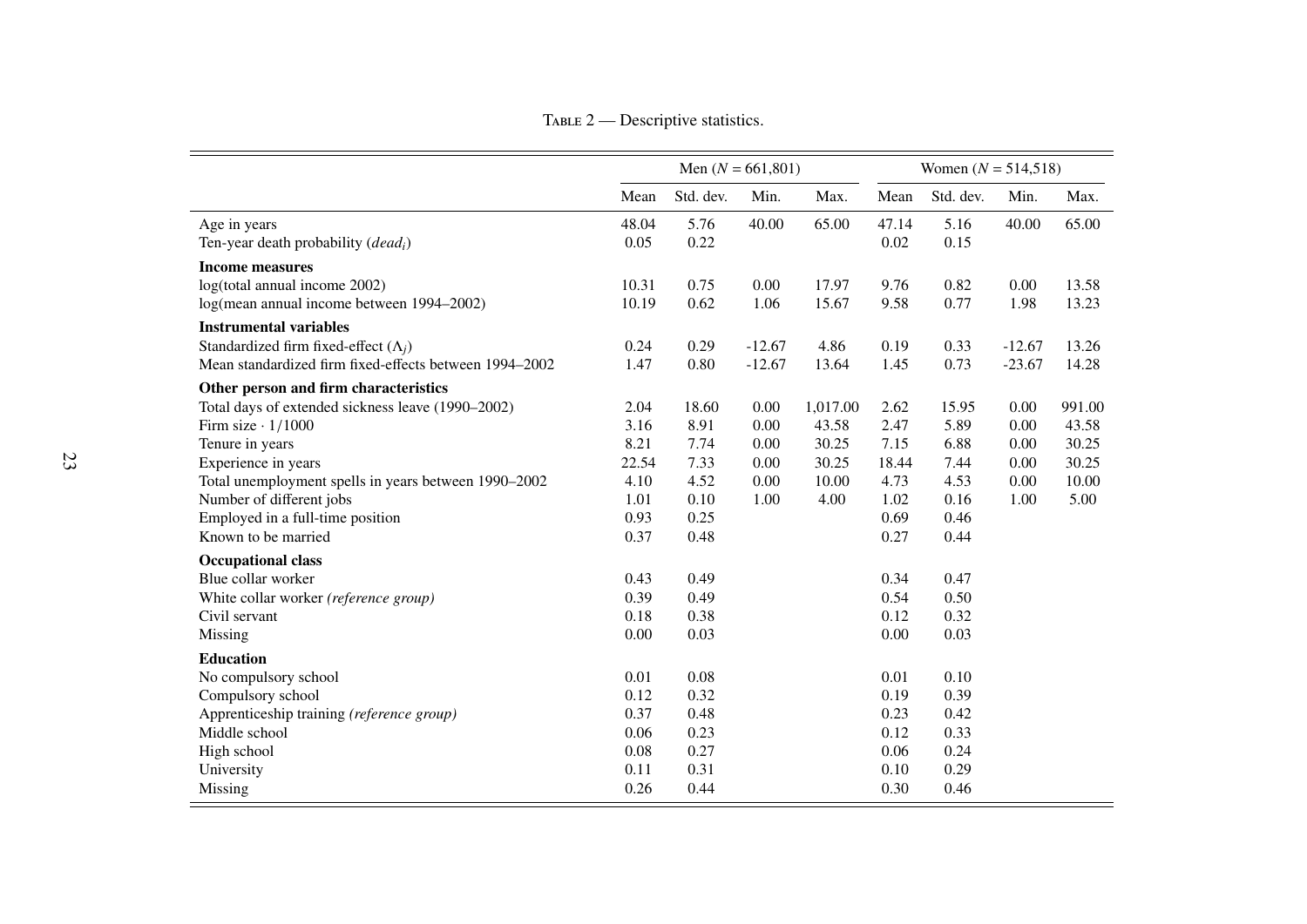<span id="page-25-0"></span>

|                                                                  |               | Men                     |               | Women                   |  |  |  |  |  |
|------------------------------------------------------------------|---------------|-------------------------|---------------|-------------------------|--|--|--|--|--|
| $P[dead_i]$                                                      | <b>OLS</b>    | 2SLS                    | <b>OLS</b>    | 2SLS                    |  |  |  |  |  |
| <b>Income</b><br>log(total income 2002)                          | $-0.0139$     | $-0.0003$               | $-0.0038$     | 0.0001                  |  |  |  |  |  |
|                                                                  | $(0.001)$ *** | (0.002)                 | $(0.000)$ *** | (0.002)                 |  |  |  |  |  |
| Person and firm characteristics                                  |               |                         |               |                         |  |  |  |  |  |
| Total days of extended sickness leave (1990-2002)                | 0.0003        | 0.0003                  | 0.0003        | 0.0003                  |  |  |  |  |  |
|                                                                  | $(0.000)$ *** | $(0.000)$ ***           | $(0.000)$ *** | $(0.000)$ ***           |  |  |  |  |  |
| Firm size $\cdot$ 1/1000                                         | 0.0003        | 0.0003                  | 0.0002        | 0.0001                  |  |  |  |  |  |
|                                                                  | $(0.000)$ *** | $(0.000)$ ***           | $(0.000)**$   | (0.000)                 |  |  |  |  |  |
| Tenure                                                           | $-0.0004$     | $-0.0005$               | $-0.0002$     | $-0.0003$               |  |  |  |  |  |
|                                                                  | $(0.000)$ *** | $(0.000)$ ***           | $(0.000)$ *** | $(0.000)$ ***           |  |  |  |  |  |
| Experience                                                       | 0.0000        | $-0.0002$               | 0.0005        | 0.0004                  |  |  |  |  |  |
|                                                                  | (0.000)       | $(0.000)$ ***           | $(0.000)$ *** | $(0.000)$ ***           |  |  |  |  |  |
| Total unemployment spell in years                                | 0.0007        | 0.0010                  | 0.0002        | 0.0002                  |  |  |  |  |  |
| $(1990 - 2002)$                                                  | $(0.000)$ *** | $(0.000)$ ***           | $(0.000)$ *** | $(0.000)$ ***           |  |  |  |  |  |
| Number of different jobs                                         | $-0.0094$     | $-0.0074$               | $-0.0051$     | $-0.0046$               |  |  |  |  |  |
|                                                                  | $(0.002)$ *** | $(0.002)$ ***           | $(0.001)$ *** | $(0.001)$ ***           |  |  |  |  |  |
| <b>Occupational class</b> (baseline group: white collar workers) |               |                         |               |                         |  |  |  |  |  |
| Blue collar worker                                               | 0.0112        | 0.0161                  | 0.0030        | 0.0049                  |  |  |  |  |  |
|                                                                  | $(0.001)$ *** | $(0.001)$ ***           | $(0.001)$ *** | $(0.001)$ ***           |  |  |  |  |  |
| Civil servant                                                    | $-0.0009$     | $-0.0012$               | 0.0026        | 0.0012                  |  |  |  |  |  |
|                                                                  | (0.002)       | (0.002)                 | $(0.001)$ **  | (0.001)                 |  |  |  |  |  |
| <b>Education</b> (baseline group: apprenticeship training)       |               |                         |               |                         |  |  |  |  |  |
| No compulsory school                                             | 0.0086        | 0.0087                  | 0.0024        | 0.0019                  |  |  |  |  |  |
|                                                                  | $(0.004)$ **  | $(0.004)$ **            | (0.002)       | (0.002)                 |  |  |  |  |  |
| Compulsory school                                                | 0.0052        | 0.0054                  | 0.0023        | 0.0021                  |  |  |  |  |  |
|                                                                  | $(0.001)$ *** | $(0.001)$ ***           | $(0.001)$ *** | $(0.001)$ ***           |  |  |  |  |  |
| Middle school                                                    | $-0.0029$     | $-0.0037$               | $-0.0010$     | $-0.0012$               |  |  |  |  |  |
|                                                                  | $(0.001)$ *** | $(0.001)$ ***           | (0.001)       | $(0.001)*$              |  |  |  |  |  |
| High school                                                      | $-0.0029$     | $-0.0067$               | $-0.0012$     | $-0.0021$               |  |  |  |  |  |
|                                                                  | $(0.001)$ *** | $(0.001)$ ***           | (0.001)       | $(0.001)$ **            |  |  |  |  |  |
| University                                                       | $-0.0084$     | $-0.0153$               | 0.0005        | $-0.0012$               |  |  |  |  |  |
|                                                                  | $(0.001)$ *** | $(0.001)$ ***           | (0.001)       | (0.001)                 |  |  |  |  |  |
| Workplace security proxies <sup>†</sup>                          | Yes           | Yes                     | Yes           | Yes                     |  |  |  |  |  |
| Industry sector fixed-effects                                    | Yes           | Yes                     | Yes           | Yes                     |  |  |  |  |  |
| Age dummies                                                      | Yes           | Yes                     | Yes           | Yes                     |  |  |  |  |  |
| Country-of-birth fixed-effects                                   | Yes           | Yes                     | Yes           | Yes                     |  |  |  |  |  |
| First-stage coefficient                                          |               | 0.6864<br>$(0.029)$ *** |               | 0.4263<br>$(0.035)$ *** |  |  |  |  |  |
| First-stage $F$ -statistic                                       |               | 555.7                   |               | 148.7                   |  |  |  |  |  |
| $\boldsymbol{N}$                                                 | 661,801       | 661,801                 | 514,518       | 514,518                 |  |  |  |  |  |
| Mean of <i>dead<sub>i</sub></i>                                  | 0.0495        | 0.0495                  | 0.0232        | 0.0232                  |  |  |  |  |  |

TABLE 3 — Linear regressions of ten-year death probability.

Standard errors given in parentheses are robust and clustered on the firm level, stars indicate significance levels:  $* p < 0.1 ** p < 0.05, **p < 0.01$ . The sample consists of all private sector workers above age 40 employed on April 1, 2002 in Austria. All estimations also include a constant and missing indicator dummies for education and occupational class which are not reported.

† Contains total sickness days following work accidents and occupational diseases between 1990–2002 of the individual herself and mean total sickness days following work accidents and occupational diseases of the individual's co-workers between 1990–2002.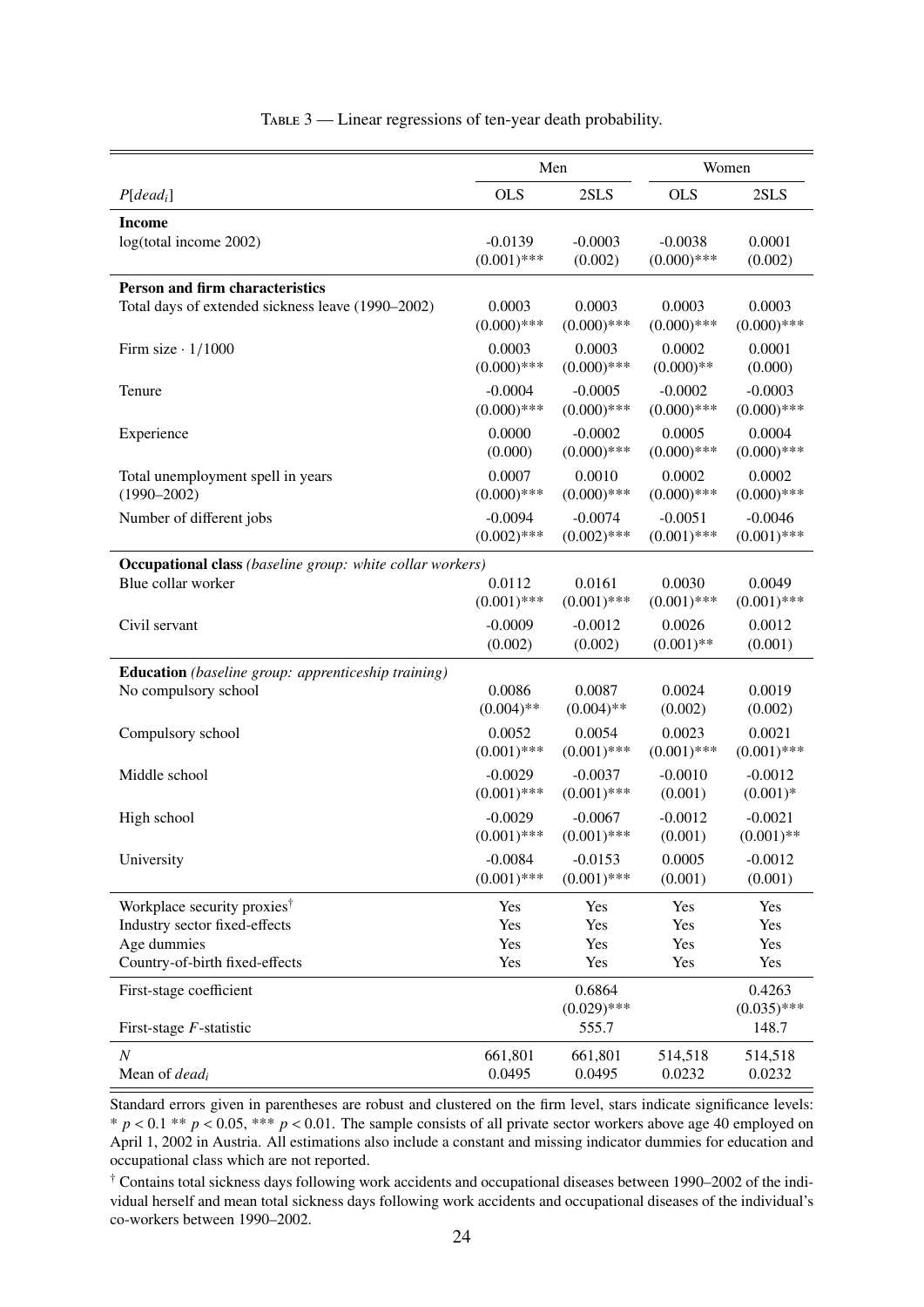<span id="page-26-0"></span>

|                                                 |                         | Men           |               |                  | Women         |               |
|-------------------------------------------------|-------------------------|---------------|---------------|------------------|---------------|---------------|
| $P[dead_i]$                                     | <b>Baseline</b><br>2SLS | <b>OLS</b>    | 2SLS          | Baseline<br>2SLS | <b>OLS</b>    | 2SLS          |
| Panel [a] — only full-time employees            |                         |               |               |                  |               |               |
| log(total income 2002)                          | $-0.0003$               | $-0.0144$     | 0.0001        | 0.0001           | $-0.0046$     | $-0.0014$     |
|                                                 | (0.002)                 | $(0.001)$ *** | (0.002)       | (0.002)          | $(0.001)$ *** | (0.002)       |
| Other covariates <sup>†</sup>                   | Yes                     | Yes           | Yes           | Yes              | Yes           | Yes           |
| Workpl. security proxies <sup>‡</sup>           | Yes                     | Yes           | Yes           | Yes              | Yes           | Yes           |
| Industry sector FEs                             | Yes                     | Yes           | Yes           | Yes              | Yes           | Yes           |
| Age dummies                                     | Yes                     | Yes           | Yes           | Yes              | Yes           | Yes           |
| Country-of-birth FEs                            | Yes                     | Yes           | Yes           | Yes              | Yes           | Yes           |
| First-stage coefficient                         | 0.6864                  |               | 0.6634        | 0.4263           |               | 0.4964        |
|                                                 | $(0.029)$ ***           |               | $(0.031)$ *** | $(0.035)$ ***    |               | $(0.052)$ *** |
| First-stage $F$ -statistic                      | 555.7                   |               | 444.8         | 148.7            |               | 91.6          |
| $\overline{N}$                                  | 661,801                 | 617,945       | 617,945       | 514,518          | 355,189       | 355,189       |
| Mean of <i>dead<sub>i</sub></i>                 | 0.0495                  | 0.0485        | 0.0485        | 0.0232           | 0.0237        | 0.0237        |
|                                                 |                         |               |               |                  |               |               |
| Panel [b] — only employees with tenure $\geq 5$ |                         |               |               |                  |               |               |
| log(total income 2002)                          | $-0.0003$               | $-0.0116$     | 0.0057        | 0.0001           | $-0.0028$     | 0.0037        |
|                                                 | (0.002)                 | $(0.001)$ *** | (0.004)       | (0.002)          | $(0.001)$ *** | (0.003)       |
| Other covariates <sup>†</sup>                   | Yes                     | Yes           | Yes           | Yes              | Yes           | Yes           |
| Worpl. security proxies $\ddot{\ }$             | Yes                     | Yes           | Yes           | Yes              | Yes           | Yes           |
| Industry sector FEs                             | Yes                     | Yes           | Yes           | Yes              | Yes           | Yes           |
| Age dummies                                     | Yes                     | Yes           | Yes           | Yes              | Yes           | Yes           |
| Country-of-birth FEs                            | Yes                     | Yes           | Yes           | Yes              | Yes           | Yes           |

TABLE 4 — Linear regressions of ten-year death probability with sample restrictions.

First-stage coefficient  $0.6864$   $0.4561$   $0.4263$   $0.3144$   $(0.036)***$   $(0.035)***$   $(0.035)***$   $(0.036)***$  $(0.036)$ \*\*\* First-stage *F*-statistic 555.7 159.8 148.7 29.8 *N* 661,801 355,964 355,964 514,518 258,768 258,768 Mean of *dead<sup>i</sup>* 0.0495 0.0441 0.0441 0.0232 0.0220 0.0220

Standard errors given in parentheses are robust and clustered on the firm level, stars indicate significance levels:  $* p < 0.1 ** p < 0.05$ ,  $** p < 0.01$ . The baseline sample consists of all private sector workers above age 40 employed on April 1, 2002 in Austria. All estimations also include a constant and missing indicator dummies for education and occupational class which are not reported.

† Contains total days of extended sickness leave between 1990–2002, firm size, tenure, experience, total unemployment spells between 1990–2002, number of jobs, and a full set of class and education dummies.

‡ Contains total sickness days following work accidents and occupational diseases between 1990–2002 of the individual herself and mean total sickness days following work accidents and occupational diseases of the individual's co-workers between 1990–2002.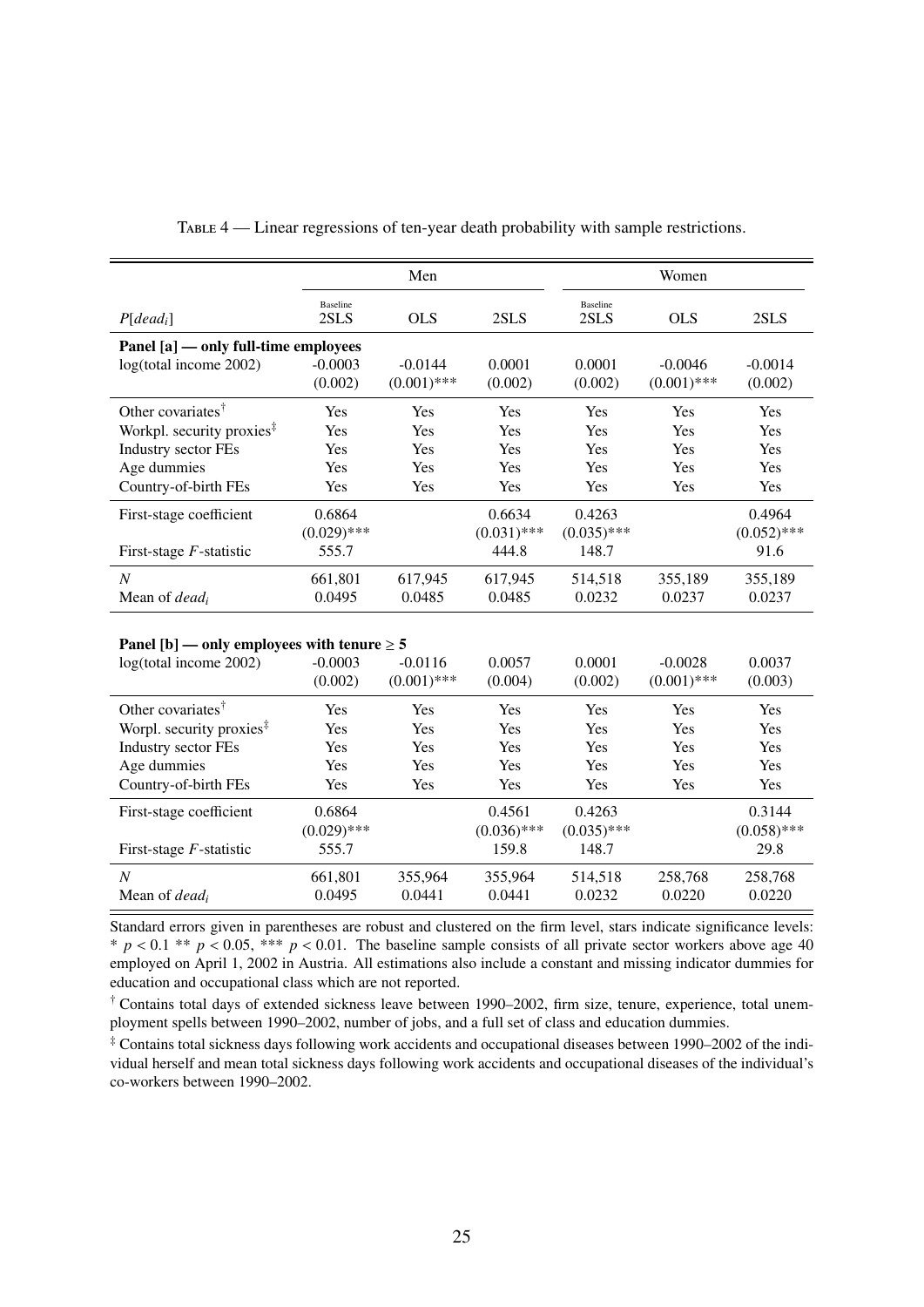|                                       |                         | Men                        |                      |                         |                   | Women                      |                   |                         |  |  |
|---------------------------------------|-------------------------|----------------------------|----------------------|-------------------------|-------------------|----------------------------|-------------------|-------------------------|--|--|
| $P[dead_i]$                           | <b>Baseline</b><br>2SLS | <b>OLS</b>                 | IV1<br>2SLS          | IV <sub>2</sub><br>2SLS | Baseline<br>2SLS  | <b>OLS</b>                 | IV1<br>2SLS       | IV <sub>2</sub><br>2SLS |  |  |
| Income                                |                         |                            |                      |                         |                   |                            |                   |                         |  |  |
| log(average income 1994-2002)         |                         | $-0.0178$<br>$(0.001)$ *** | $-0.0004$<br>(0.003) | $-0.0201$<br>(0.028)    |                   | $-0.0012$<br>$(0.000)$ *** | 0.0002<br>(0.002) | $-0.0163$<br>(0.019)    |  |  |
| log(total income 2002)                | $-0.0003$<br>(0.002)    |                            |                      |                         | 0.0001<br>(0.002) |                            |                   |                         |  |  |
| Other covariates <sup>†</sup>         | Yes                     | Yes                        | Yes                  | Yes                     | Yes               | Yes                        | Yes               | Yes                     |  |  |
| Workpl. security proxies <sup>#</sup> | Yes                     | Yes                        | Yes                  | Yes                     | Yes               | Yes                        | Yes               | Yes                     |  |  |
| Industry sector FEs                   | Yes                     | Yes                        | Yes                  | Yes                     | Yes               | Yes                        | Yes               | Yes                     |  |  |
| Age dummies                           | Yes                     | Yes                        | Yes                  | Yes                     | Yes               | Yes                        | Yes               | Yes                     |  |  |
| Country-of-birth FEs                  | Yes                     | Yes                        | Yes                  | Yes                     | Yes               | Yes                        | Yes               | Yes                     |  |  |
| First-stage coefficient               | 0.6864                  |                            | 0.4678               | 0.0156                  | 0.4263            |                            | 0.3240            | 0.0176                  |  |  |
|                                       | $(0.029)$ ***           |                            | $(0.023)$ ***        | $(0.006)$ ***           | $(0.035)$ ***     |                            | $(0.027)$ ***     | $(0.007)$ **            |  |  |
| First-stage $F$ -statistic            | 555.7                   |                            | 420.0                | 6.8                     | 148.7             |                            | 142.3             | 5.6                     |  |  |
| Kleibergen-Paap $rk F$ statistic      | 11,460.6                |                            | 10,263.2             | 364.2                   | 4,912.3           |                            | 4,480.4           | 218.6                   |  |  |
| N                                     | 661,801                 | 661,801                    | 661,801              | 661,801                 | 514,518           | 514,518                    | 514,518           | 514,518                 |  |  |
| Mean of <i>dead<sub>i</sub></i>       | 0.0495                  | 0.0495                     | 0.0495               | 0.0495                  | 0.0232            | 0.0232                     | 0.0232            | 0.0232                  |  |  |

Table <sup>5</sup> — Linear regressions of ten-year death probability with average income between 1994–2002 as the explanatory variable, IV1 <sup>≡</sup> <sup>Λ</sup>*j*,*t*=<sup>2002</sup> (firm fixed-effect in 2002), IV2  $\equiv \bar{\Lambda}_{j,t\in [1994,2002]}$  (average of fixed-effects of all firms *i* has worked in between 1994–2002).

Standard errors given in parentheses are robust and clustered on the firm level, stars indicate significance levels: \*  $p < 0.1$  \*\*  $p < 0.05$ , \*\*\*  $p < 0.01$ . The baseline sample consists of all private sector workers above age 40 employed on April 1, 2002 in Austria. All estimations also include <sup>a</sup> constantand missing indicator dummies for education and occupational class which are not reported.

<sup>†</sup> Contains total days of extended sickness leave between 1990–2002, firm size, tenure, experience, total unemployment spells between 1990–2002, number of jobs, and <sup>a</sup> full set of class and education dummies.

‡ Contains total sickness days following work accidents and occupational diseases between 1990–2002 of the individual herself and mean total sicknessdays following work accidents and occupational diseases of the individual's co-workers between 1990–2002.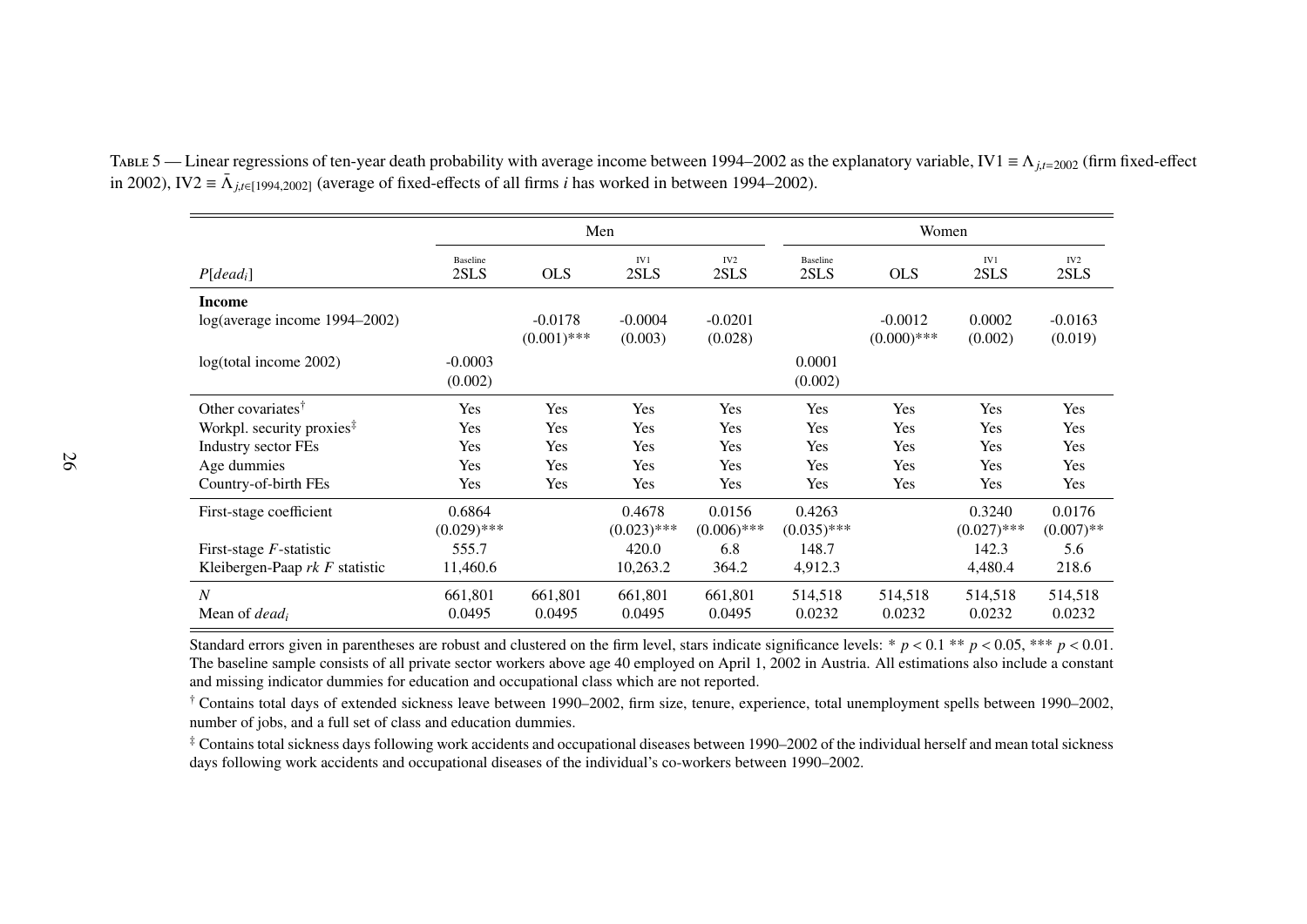|                                               | Men                        |                         |                            |                         | Women                      |                         |                            |                         |
|-----------------------------------------------|----------------------------|-------------------------|----------------------------|-------------------------|----------------------------|-------------------------|----------------------------|-------------------------|
|                                               | <b>OLS</b>                 | 2SLS                    | <b>OLS</b>                 | 2SLS                    | <b>OLS</b>                 | 2SLS                    | <b>OLS</b>                 | 2SLS                    |
| log(total income 2002)                        | $-0.0118$<br>$(0.001)$ *** | 0.0018<br>(0.003)       | $-0.0116$<br>$(0.001)$ *** | 0.0018<br>(0.003)       | $-0.0026$<br>$(0.001)$ *** | $-0.0025$<br>(0.003)    | $-0.0026$<br>$(0.001)$ *** | $-0.0025$<br>(0.003)    |
| $log(1 + total$ annual income of spouse 2002) |                            |                         | 0.0007<br>$(0.000)$ ***    | 0.0007<br>$(0.000)$ *** |                            |                         | $-0.0000$<br>(0.000)       | $-0.0000$<br>(0.000)    |
| Other covariates <sup>†</sup>                 | Yes                        | Yes                     | Yes                        | Yes                     | Yes                        | Yes                     | Yes                        | Yes                     |
| Workpl. security proxies <sup>#</sup>         | Yes                        | Yes                     | <b>Yes</b>                 | Yes                     | Yes                        | Yes                     | Yes                        | Yes                     |
| <b>Industry sector FEs</b>                    | Yes                        | Yes                     | Yes                        | Yes                     | Yes                        | Yes                     | Yes                        | Yes                     |
| Age dummies                                   | Yes                        | Yes                     | Yes                        | Yes                     | <b>Yes</b>                 | Yes                     | Yes                        | Yes                     |
| Country-of-birth FEs                          | Yes                        | Yes                     | Yes                        | Yes                     | Yes                        | Yes                     | Yes                        | Yes                     |
| First-stage coefficient                       |                            | 0.6169<br>$(0.030)$ *** |                            | 0.6166<br>$(0.030)$ *** |                            | 0.4187<br>$(0.038)$ *** |                            | 0.4209<br>$(0.038)$ *** |
| First-stage $F$ -statistic                    |                            | 424.7                   |                            | 421.9                   |                            | 121.9                   |                            | 121.0                   |
| $\boldsymbol{N}$                              | 247,935                    | 247,935                 | 247,935                    | 247,935                 | 139,274                    | 139,274                 | 139,274                    | 139,274                 |
| Mean of $dead_i$                              | 0.0488                     | 0.0488                  | 0.0488                     | 0.0488                  | 0.0229                     | 0.0229                  | 0.0229                     | 0.0229                  |

Table <sup>6</sup> — Linear regressions of ten-year death probability for the subsample of married individuals.

Standard errors given in parentheses are robust and clustered on the firm level, stars indicate significance levels: \*  $p < 0.1$  \*\*  $p < 0.05$ , \*\*\*  $p < 0.01$ . The sample consists of all private sector workers above age 40 employed on April 1, 2002 in Austria of whom we know they are married at that point of time. All estimations alsoinclude <sup>a</sup> constant and missing indicator dummies for education and occupational class which are not reported.

† Contains total days of extended sickness leave between 1990–2002, firm size, tenure, experience, total unemployment spells between 1990–2002, number of jobs, and<sup>a</sup> full set of class and education dummies.

<span id="page-28-0"></span>‡ Contains total sickness days following work accidents and occupational diseases between 1990–2002 of the individual herself and mean total sickness days followingwork accidents and occupational diseases of the individual's co-workers between 1990–2002.